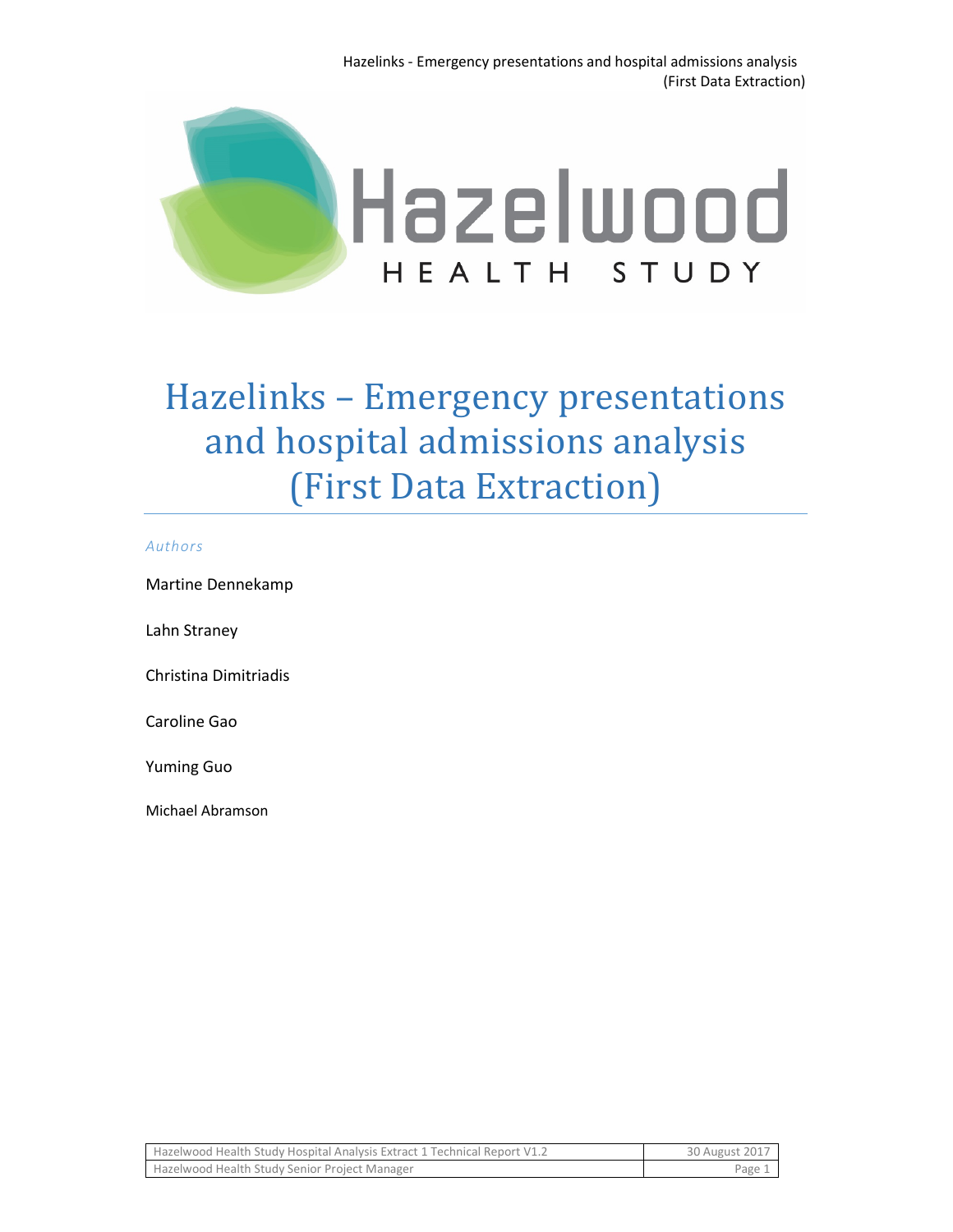## **Contents**

| Hazelwood Health Study Hospital Analysis Extract 1 Technical Report V1.2 | 30 August 2017 |
|--------------------------------------------------------------------------|----------------|
| Hazelwood Health Study Senior Project Manager                            | Page           |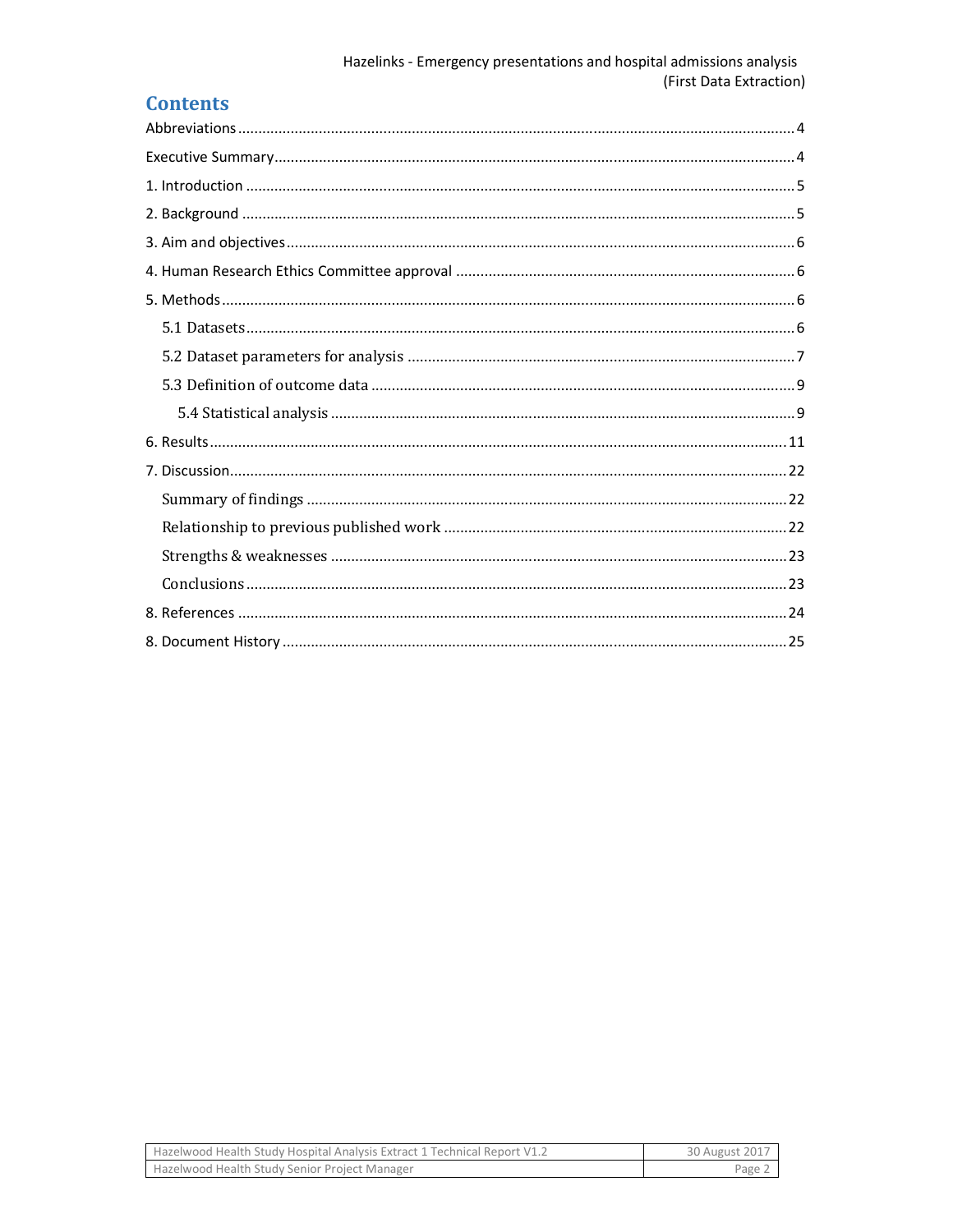Hazelinks - Emergency presentations and hospital admissions analysis (First Data Extraction)

| <b>List of Tables</b>                                                                                                                                                                          |
|------------------------------------------------------------------------------------------------------------------------------------------------------------------------------------------------|
| Table 1 Distribution of modelled daily PM2.5 emissions ( $\mu$ g/m3) from the coal mine fire during the                                                                                        |
|                                                                                                                                                                                                |
| Table 3 Summary of daily emergency presentation rates for all conditions: number of presentations<br>per 10,000 population (median and interquartile range) in impacted SA2 areas during the   |
| Table 4 Summary of daily hospital admission rates for all conditions: number of admissions per<br>10,000 population (median and Interquartile range) in impacted SA2 areas during the fire     |
| Table 5 Summary for the total number of emergency presentations for different conditions (median<br>and interquartile range) during the fire period among impacted SA2 areas  13               |
| Table 6 Summary for the total number of hospital admissions for different conditions (median and<br>interquartile range) during the fire period among impacted SA2 areas  13                   |
| Table 7 Cumulative relative risks of daily emergency presentations associated with 10 µg/m3                                                                                                    |
| Table 8 Cumulative relative risks of daily hospital admissions associated with 10 µg/m3 increase in                                                                                            |
| Table 9 Attributable fraction and attributable counts of emergency presentations due to coal mine<br>fire-related PM2.5 in fire-impacted area and Morwell only, during period of the coal mine |

## **List of Figures**

| Figure 1 Geographical boundaries of hospital admissions and emergency presentation records                                                                                                               |
|----------------------------------------------------------------------------------------------------------------------------------------------------------------------------------------------------------|
| Figure 2 Weekly time series for emergency presentations in all impacted SA2 areas combined from 1                                                                                                        |
| Figure 3 Weekly time series for hospital admissions in all impacted SA2 areas combined from 1 Jan                                                                                                        |
| Figure 4 Daily time series of emergency presentations in all impacted SA2 areas during the fire, 30<br>days before the fire, and 30 days after the fire. Red bar is the boxplot of distribution of daily |
| Figure 5 Daily time series of hospital admissions in all impacted SA2 areas combined during the fire,<br>30 days before the fire, and 30 days after the fire. Red bar is the boxplot of distribution of  |
| Figure 6 The associations (relative risks, RR, and 95%CI) between daily emergency presentations and<br>10 µg/m3 increase in fire-related PM2.5 at lags of 0-7 days, controlling for seasonality, day     |
| Figure 7 The associations (relative risk, RR, and 95%CI) between daily hospital admissions and 10<br>µg/m3 increase in fire-related PM2.5 at lags of 0-7 days, controlling for seasonality, day of       |

| Hazelwood Health Study Hospital Analysis Extract 1 Technical Report V1.2 | 30 August 2017 |
|--------------------------------------------------------------------------|----------------|
| <b>Hazelwood Health Study Senior Project Manager</b>                     | Page 3         |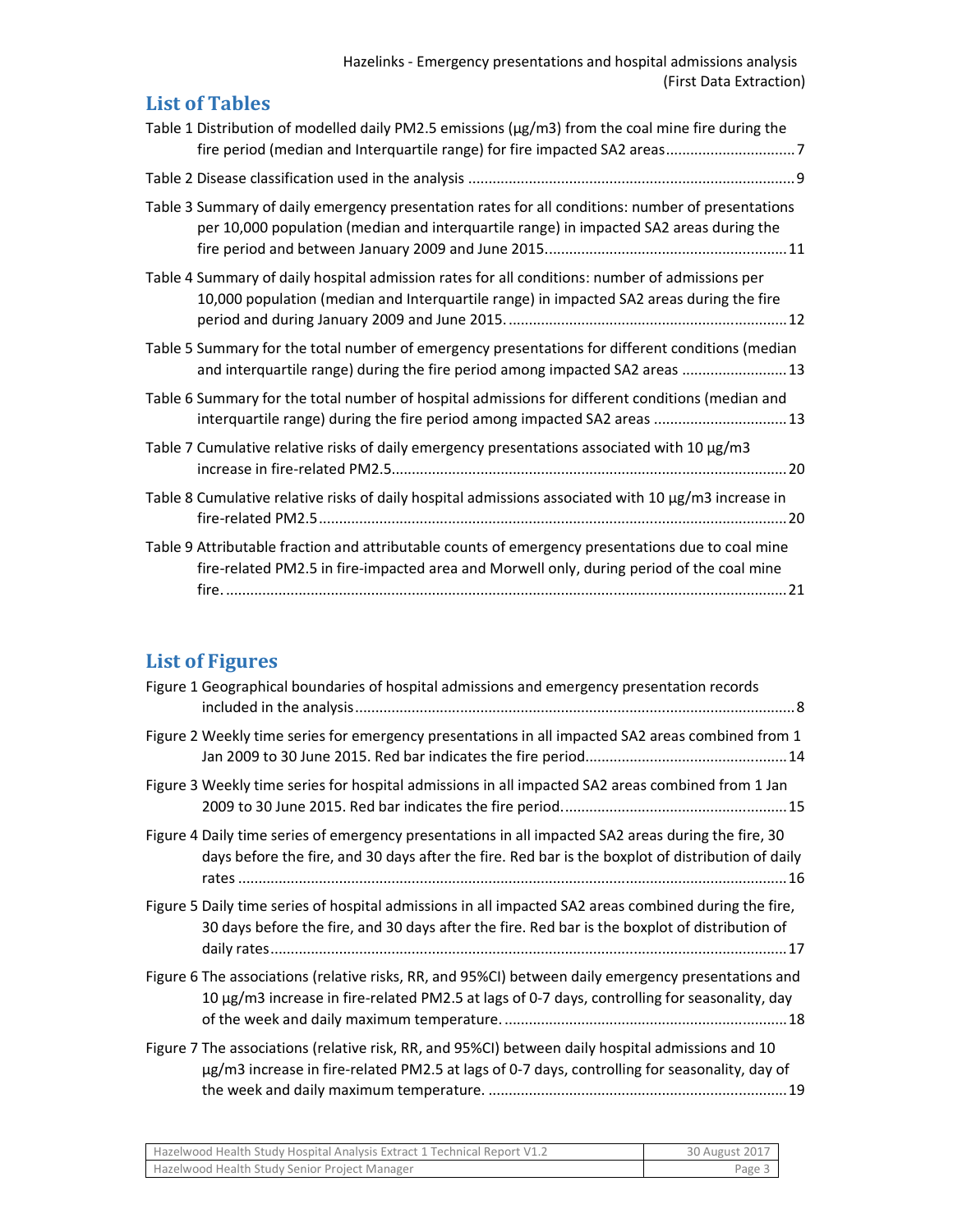| <b>ASGS</b>       | Australian Statistical Geography Standard                           |  |
|-------------------|---------------------------------------------------------------------|--|
| <b>COPD</b>       | Chronic Obstructive Pulmonary Disease                               |  |
| <b>CSIRO</b>      | Commonwealth Scientific and Industrial Research Organisation        |  |
| <b>DHHS</b>       | Department of Health and Human Services                             |  |
| ICD <sub>10</sub> | International Classification of Diseases, 10 <sup>th</sup> revision |  |
| <b>MUHREC</b>     | Monash University Human Research Ethics Committee                   |  |
| PM <sub>2.5</sub> | Particulate matter < 2.5 thousandths of a millimetre in diameter    |  |
| $PM_{10}$         | Particulate matter < 10 thousandths of a millimetre in diameter     |  |
| SA                | Statistical area level                                              |  |
| <b>VAED</b>       | Victorian Admitted Episodes Dataset                                 |  |
| <b>VEMD</b>       | Victorian Emergency Minimum Dataset                                 |  |
| 95%CI             | 95% Confidence Interval                                             |  |

## **Abbreviations**

## **Executive Summary**

The aim of this analysis was to examine whether coal mine fire-related fine particles (PM<sub>2.5</sub>) were associated with increased risks of emergency presentations or hospital admissions for cardiovascular and respiratory diseases. We analysed daily concentrations of coal mine fire-related  $PM_{2.5}$  modelled by CSIRO and the daily counts of hospital emergency department presentations and hospital admissions for the fire-impacted areas, between January 2009 and June 2015. Time series statistical models were used to quantify the associations between daily coal mine fire-related PM<sub>2.5</sub> and emergency presentations or hospital admissions, controlling for seasonality, day of the week, daily maximum temperature, long-term temporal trends and area variation. We found increased rates of emergency presentations and hospital admissions for asthma and COPD, and all respiratory diseases during the coal mine fire period, in comparison with the non-fire periods, but no evidence of increased rates for cardiovascular diseases. Emergency presentations for asthma and COPD, all respiratory diseases, and hospital admissions for asthma and COPD were increased by 21%, 12%, and 16%, respectively, for each 10  $\mu$ g/m<sup>3</sup> increase in coal mine fire-related PM<sub>2.5</sub>. There were 14 emergency presentations for asthma/COPD and 22 for all respiratory diseases attributable to coal mine fire-related PM<sub>2.5</sub> in the fire impacted areas. Further analysis will be conducted later this year to examine the effects of coal mine fire-related  $PM_{2.5}$  on ambulance call-outs, medical services and dispensing of medications, and to assess the effects of other air pollutants, particularly carbon monoxide on health outcomes.

| Hazelwood Health Study Hospital Analysis Extract 1 Technical Report V1.2 | 30 August 2017 |
|--------------------------------------------------------------------------|----------------|
| Hazelwood Health Study Senior Project Manager                            | Page 4         |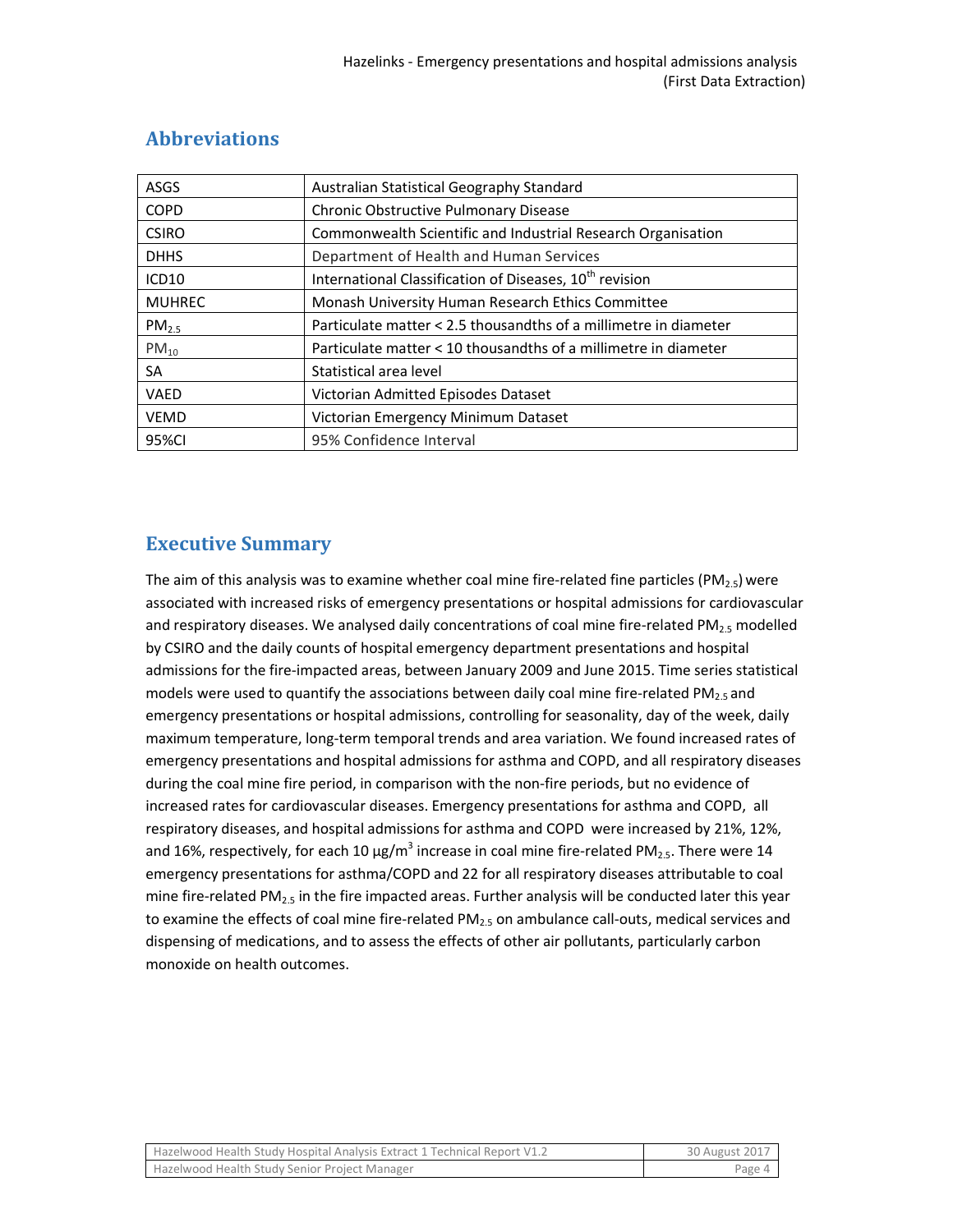## **1. Introduction**

On February 9, 2014, the Hazelwood open cut brown coal mine in the Latrobe Valley, Victoria, caught fire resulting in the nearby town of Morwell being covered in plumes of smoke and ash over a six week period. Monash University has been contracted by the Victorian Department of Health and Human Services to undertake a comprehensive study of the long term health and wellbeing of Morwell residents following exposure to the smoke from the Hazelwood mine fire.

The Hazelwood Health Study will investigate whether exposure to smoke from the Hazelwood Mine Fire smoke event in February-March 2014 has affected the health of residents. The study will determine the health status of the population at the time of the fire and will ascertain individual risk and lifestyle factors for different conditions.

## **2. Background**

The adverse effect of air pollution on health has long been appreciated and due to improved methods of monitoring and measurement this has become an active research area in the last twenty years. Extensive clinical, epidemiological, and toxicological studies have provided evidence of relationships between exposure to ambient air pollutants and human health (Brunekreef and Holgate, 2002, Beelen et al., 2014). The short-term effects of air pollution have mainly been demonstrated by increases in mortality and morbidity due to respiratory and cardiovascular causes (Strickland et al., 2010, Faustini et al., 2012, Milojevic et al., 2014, Pope et al., 2006).

Large, destructive coal mine fires, such as the Hazelwood coal mine fire in Victoria in February and March 2014, are often beyond human control, despite technologically advanced fire-fighting services and the resources allocated to fire control. Pollutants generated by coal combustion are similar to those generated from domestic solid fuel combustion and outdoor biomass fires (Melody and Johnston, 2015). Pollutants may be broadly categorised as gases, particles with a median aerodynamic diameter less than 10<sub>km</sub> or 2.5<sub>km</sub> (PM<sub>10</sub> or PM<sub>2.5</sub>), volatile organic compounds, and trace elements and many are known to be deleterious to human health. The immediate impact of coal mine fires can be devastating, with loss of life, livelihood and infrastructure at the fire fronts; and increased morbidity and mortality in smoke affected regions, which can often be far from the fires themselves. However, there is to date limited evidence on the impacts of the smoke from coal mine fires on health outcomes.

As part of the overall Hazelwood Health Study, there is a particular focus on respiratory and cardiovascular health outcomes. In this report, we investigate whether the coal mine fire-related PM<sub>2.5</sub> was associated with increased risks of emergency presentations and hospital admissions for these conditions. Association between exposure level and risk of short term health outcomes using emergency presentation and hospital admission datasets and fine resolution modelled exposure metrics will be explored later this year.

This report details the results of the first data extraction of emergency presentations and hospital admissions data that includes de-identified unit records for the period 1 January 2009 to 30 June 2015 for all Statistical Areas Level 2 (SA2s) that were considered exposed (where the modelled daily average PM<sub>2.5</sub> concentration from the fire reached 1 $\mu$ g/m<sup>3</sup> for at least one day).

| Hazelwood Health Study Hospital Analysis Extract 1 Technical Report V1.2 | 30 August 2017 |
|--------------------------------------------------------------------------|----------------|
| Hazelwood Health Study Senior Project Manager                            | Page :         |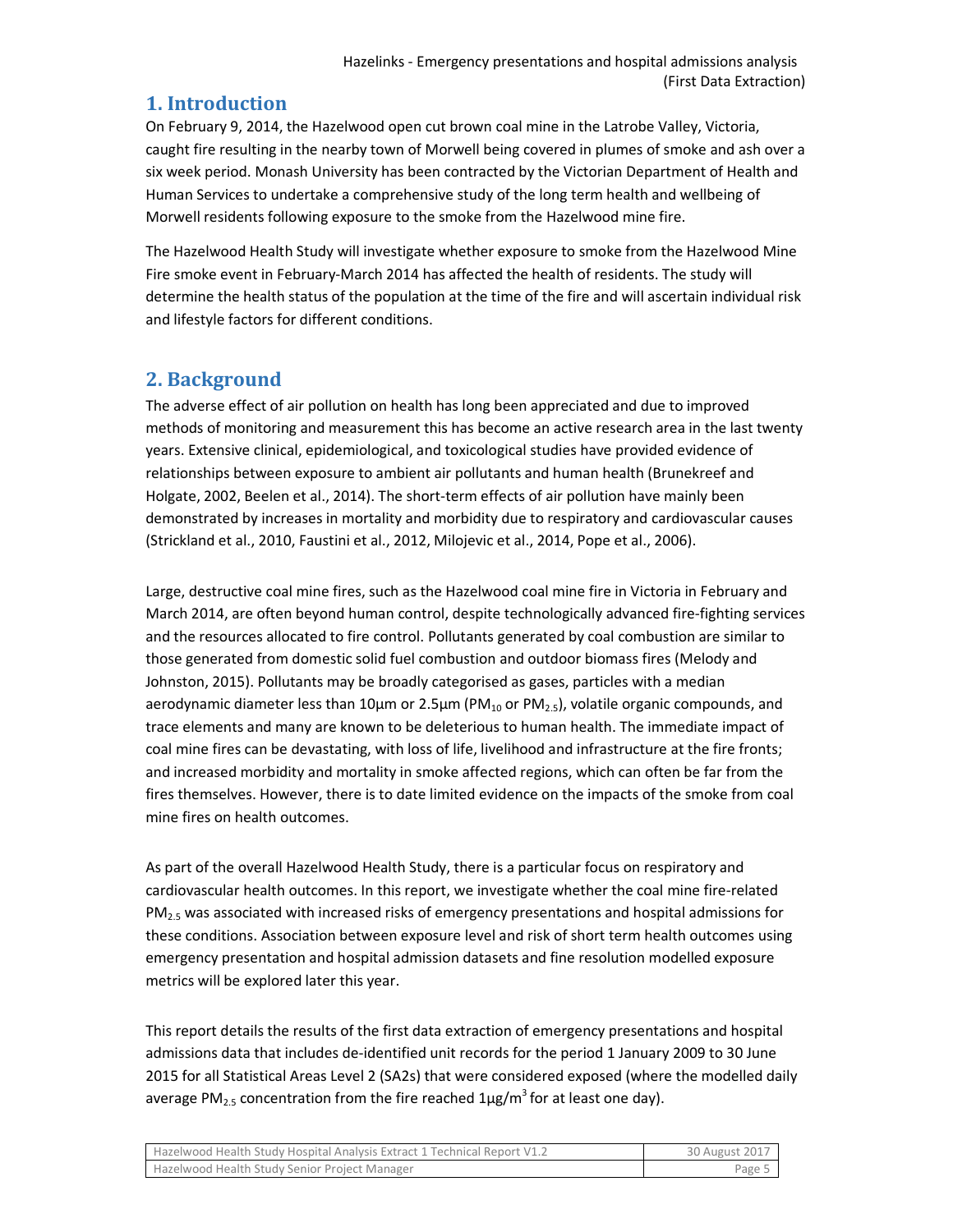## **3. Aim and objectives**

The aim of the analysis was to examine whether the coal mine fire-related PM<sub>2.5</sub> was related to increased risks of hospital emergency department presentations and hospital admissions for cardiovascular and respiratory conditions.

## **4. Human Research Ethics Committee approval**

Monash University Human Research Ethics Committee (MUHREC) approved the Hazelwood Adult Survey & Health Record Linkage Study on 21 May 2015. This included approval to access emergency presentation and hospital admission data from the Department of Health and Human Services (approval number: CF15/872 – 2015000389).

## **5. Methods**

#### **5.1 Datasets**

#### **Data on emergency presentations**

Data on emergency presentations were collected from the Victorian Emergency Minimum Dataset (VEMD) held by the Department of Health and Human Services (DHHS). The dataset contained deidentified demographic, administrative and clinical data with details of Emergency Department presentations at Victorian public hospitals, and some private hospitals as directed by the Department (Department of Health and Human Services, 2017).

#### **Data on hospital admissions**

Data on hospital admissions were obtained from the Victorian Admitted Episodes Dataset (VAED) held by the DHHS. The data comprised demographic, clinical and administrative details for all admitted episodes of care occurring in Victorian hospitals, rehabilitation centres, extended care facilities and day procedure centres (Department of Health and Human Services, 2016).

The daily data on emergency presentations and hospital admissions were extracted from the VEMD and VAED, respectively, for the period 1 January 2009 to 30 June 2015. Each unit record was assigned a Statistical Area Level 2 (SA2) based on residential address.

#### **Data on air pollution**

CSIRO provided modelled exposure fields for  $PM_{2.5}$  ranging from 100-500m resolution close to the fire to 3-9km resolution further away from the fire. The 24 hourly average PM<sub>2.5</sub> concentrations were calculated for each SA2 area. Further details of the modelling approach can be found in the CSIRO report (Emmerson et al., 2016).

#### **Data on ambient maximum temperature**

As ambient temperature can have significant impacts on health, we controlled for temperature when we assessed the associations between air pollution and health. Daily maximum temperatures were collected from Australian Bureau of Meteorology (http://www.bom.gov.au/climate/dataservices/station-data.shtml) during the same study period.

| Hazelwood Health Study Hospital Analysis Extract 1 Technical Report V1.2 | 30 August 2017 |
|--------------------------------------------------------------------------|----------------|
| Hazelwood Health Study Senior Project Manager                            | Page 6         |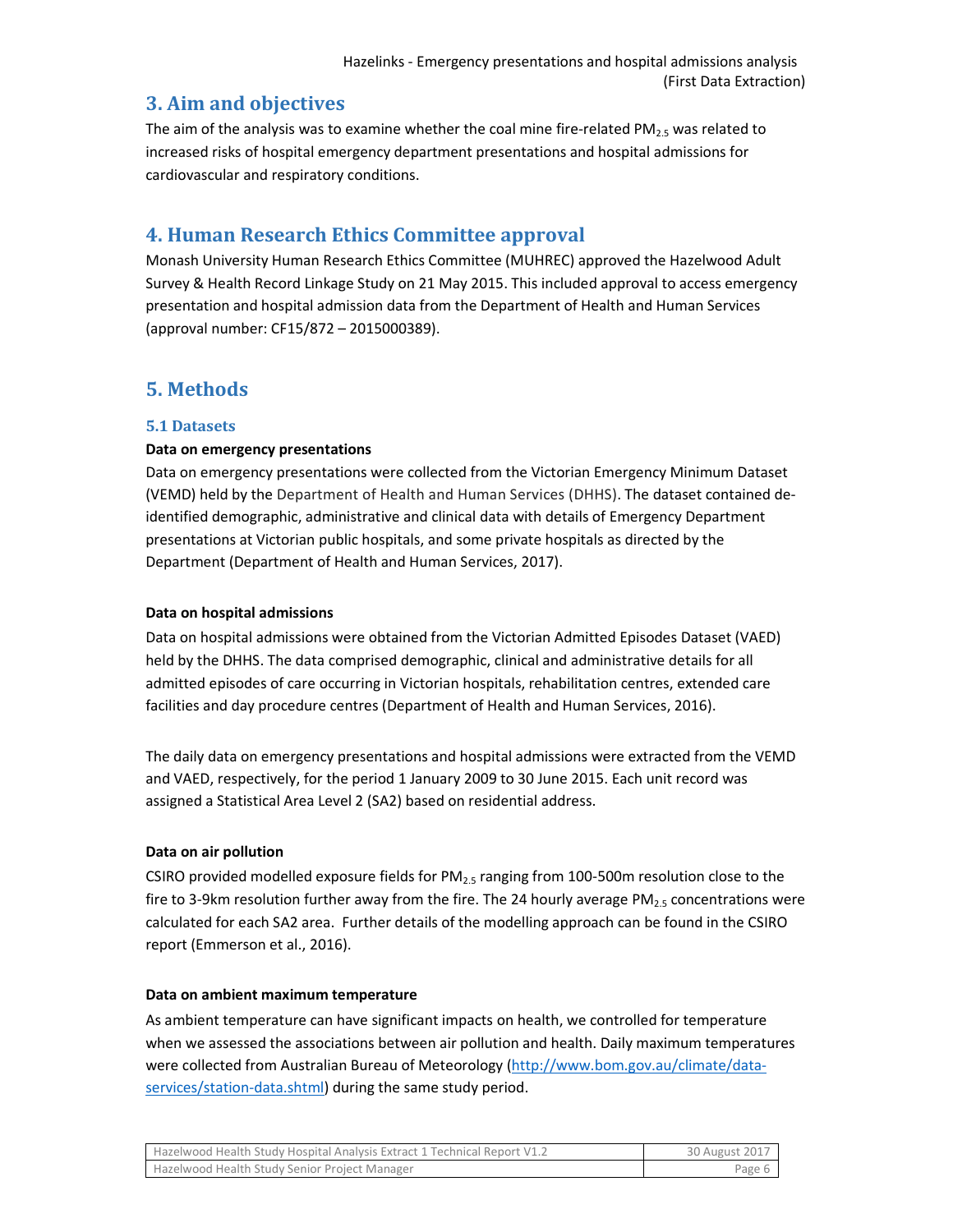#### **5.2 Dataset parameters for analysis**

Data from 1 January 2009 to 30 June 2015 from the VAED (extracted based on the date a patient commenced an episode of care) and VEMD (extracted based on arrival date), for all ages were analysed. The geographical boundaries used for the analysis were defined using Australian Statistical Geography Standard (ASGS) 2011 classification Statistical Area Level 2 (SA2) spatial units.

The CSIRO simulated PM<sub>2.5</sub> from the coal mine fire (Emmerson et al., 2016) was used to calculate daily average exposure in each of the SA2 areas. Only SA2 areas where the modelled daily  $PM_{2.5}$ concentrations from the fire reached  $1\mu$ g/m<sup>3</sup> (for at least one day) were considered exposed (fire impacted SA2 areas) and included in the analysis (refer to table 1). The coal mine fire period in this analysis was determined by the modelled daily  $PM<sub>2.5</sub>$  concentrations. The period when the modelled fire-generated PM<sub>2.5</sub> exceeded 1µg/m<sup>3</sup> was considered the fire period, which corresponds to the period between 9 February 2014 and 10 March 2014 (30 days).

| SA2 area name              | <b>Median</b> | Interquartile range | Range       |
|----------------------------|---------------|---------------------|-------------|
| Bunyip - Garfield          | 0.04          | $0 - 0.15$          | $0 - 2.7$   |
| Churchill                  | 2.70          | $0.84 - 6.27$       | 0.23-27.76  |
| <b>Drouin</b>              | 0.05          | $0.01 - 0.29$       | $0 - 6.67$  |
| Foster                     | 0.02          | $0 - 0.05$          | $0 - 3.25$  |
| Korumburra                 | 0.02          | $0 - 0.28$          | $0 - 8.31$  |
| Leongatha                  | 0.09          | $0.02 - 0.5$        | $0 - 23.26$ |
| Moe - Newborough           | 0.54          | $0.13 - 6.83$       | 0-59.67     |
| Morwell                    | 22.2          | 9.71-38.46          | 0.42-108.4  |
| Mount Baw Baw Region       | 0.02          | $0 - 0.16$          | $0 - 2.49$  |
| Rosedale                   | 0.24          | $0.06 - 0.85$       | $0 - 3.83$  |
| Trafalgar (Vic.)           | 0.13          | $0.04 - 1.86$       | 0-33.67     |
| Traralgon                  | 1.54          | $0.16 - 3.02$       | $0 - 15.91$ |
| Upper Yarra Valley         | 0.02          | $0 - 0.07$          | $0 - 1.27$  |
| Warragul                   | 0.06          | $0.01 - 0.65$       | $0 - 12.03$ |
| Yallourn North - Glengarry | 0.19          | $0.04 - 0.61$       | $0 - 2.16$  |

**Table 1 Distribution of modelled daily PM2.5 emissions (μg/m3) from the coal mine fire during the fire period (median and Interquartile range) for fire impacted SA2 areas** 

Figure 1 shows a map of the geographical areas included in the analysis.

| Hazelwood Health Study Hospital Analysis Extract 1 Technical Report V1.2 | 30 August 2017 |
|--------------------------------------------------------------------------|----------------|
| Hazelwood Health Study Senior Project Manager                            | Page           |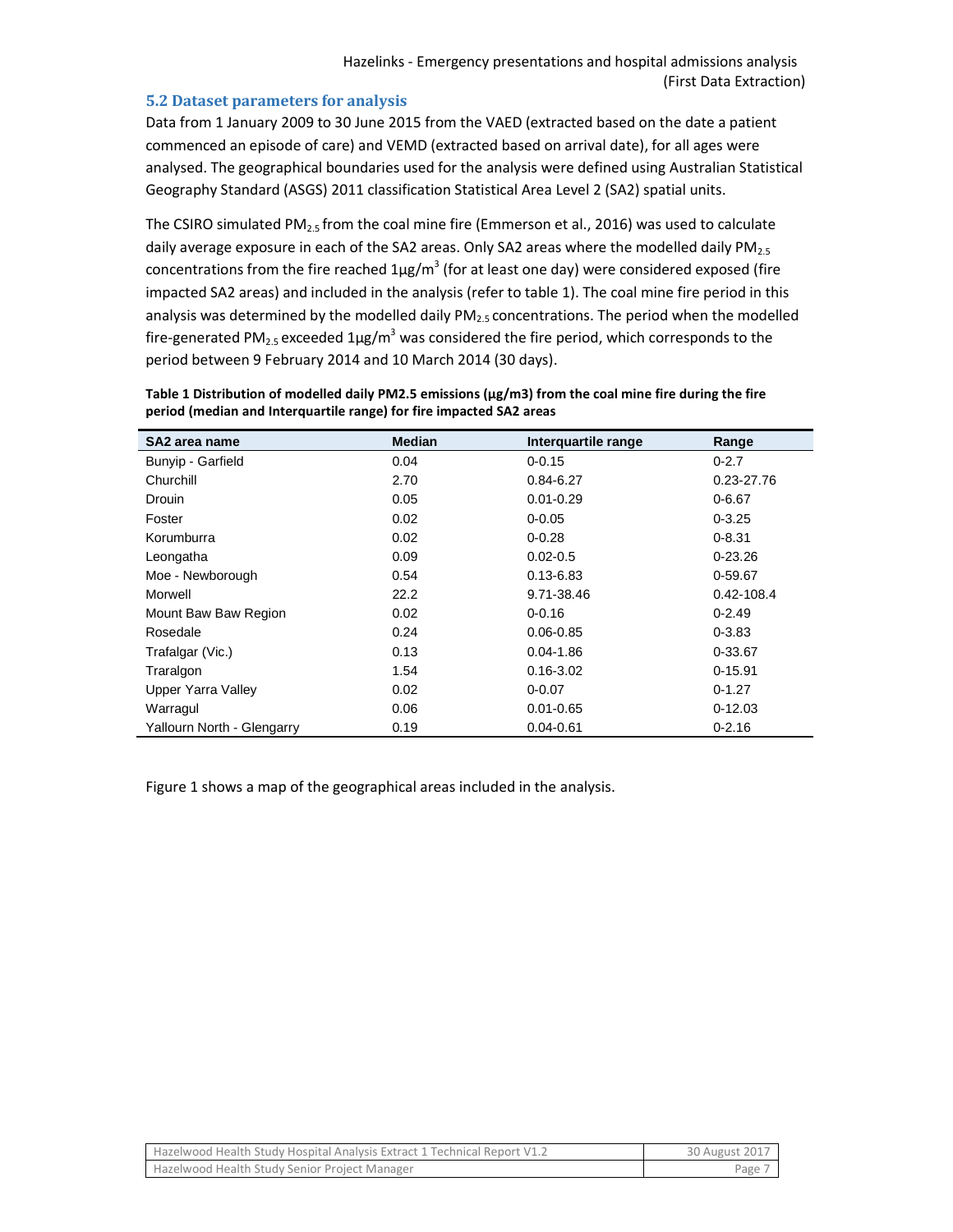Hazelinks - Emergency presentations and hospital admissions analysis (First Data Extraction)



Figure 1 Geographical boundaries of hospital admissions and emergency presentation records included in the analysis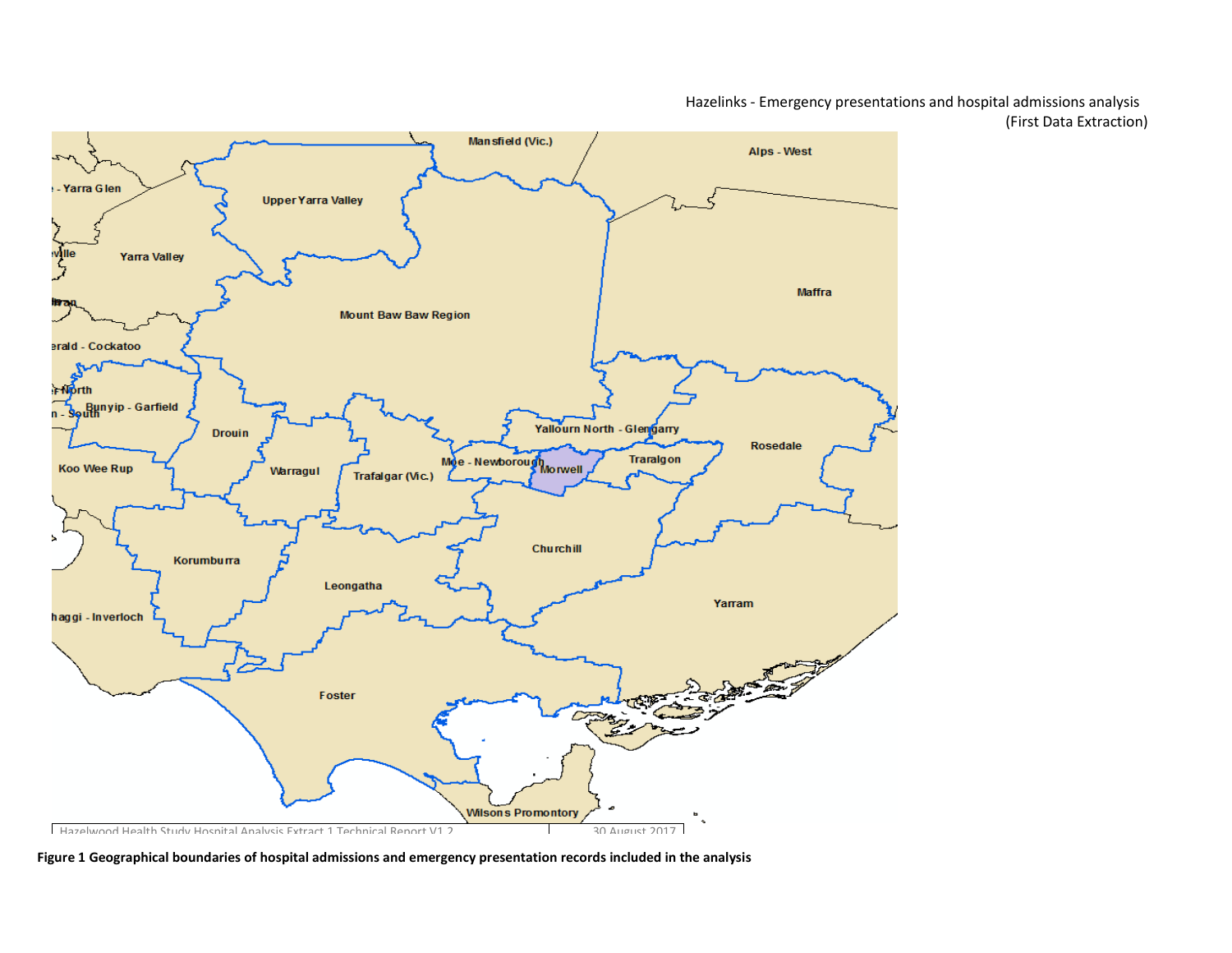#### **5.3 Definition of outcome data**

Table 2 presents the disease classifications that were used in the analysis with the associated ICD10 codes. Only principal diagnoses were considered for the initial analysis and records for hospital admissions over 28 days were excluded from analysis.

| <b>Category Name</b>             | <b>ICD-10 Code Definition</b>                   |
|----------------------------------|-------------------------------------------------|
| <b>Total Cardiovascular</b>      | $^{\star\star\star}$                            |
|                                  | G45#, G450, G451, G452, G453, G458,             |
|                                  | G459, G46*                                      |
| AtheroThrombotic Disease         | I20*, I21*, I22*, I23*, I24*                    |
|                                  | 125#, 1250, 1251, 1252, 1255, 1256, 1257, 1258, |
|                                  | I259, I46*, I490                                |
|                                  | 161*, 162*, 163*, 164*, 165*, 166*              |
|                                  | 167#, 1670, 1671, 1672, 1674, 1675, 1676, 1677, |
|                                  | 1678, 1679, 168*, 169*                          |
|                                  | G45#, G450, G451, G452, G453, G458,             |
|                                  | G459, G46#                                      |
|                                  | 171*, 172*, 173*, 174*                          |
| <b>Ischaemic Heart Disease</b>   | I20*, I21*, I22*, I23*, I24*                    |
|                                  | 125#, 1250, 1251, 1252, 1255, 1256, 1257, 1258, |
|                                  | I259, I46*, I490                                |
| Cerebrovascular Disease          | 161*, 162*, 163*, 164*, 165*, 166*              |
|                                  | 167#, 1670, 1671, 1672, 1674, 1675, 1676, 1677, |
|                                  | 1678, 1679, 168*, 169*                          |
|                                  | G45#, G450, G451, G452, G453, G458,             |
|                                  | G459, G46*                                      |
| General Atherothrombotic Disease | 171*, 172*, 173*, 174*                          |
| <b>Total Respiratory Disease</b> | $JO0* - J99*$                                   |
| Asthma / COPD                    | $J41* - J44*$                                   |
|                                  | J45*, J46*                                      |
| Asthma                           | J45*, J46*                                      |
| <b>COPD</b>                      | J41* - J44*                                     |
| Pneumonia and Acute Bronchitis   | $J12$ * - $J18$ *                               |
|                                  | J20*, J21*                                      |
| <b>Injuries</b>                  | $S***$                                          |

#### **Table 2 Disease classification used in the analysis**

\* - refers to any character in this position in the ICD-10 code

# - refers to a space in this position in this ICD-10 code

#### **5.4 Statistical analysis**

Time-series analysis relating daily data on air pollutants to health outcomes (e.g., emergency presentations, hospital admissions and deaths) is frequently used to assess the short-term health effects of air pollution. The method allows for adjustment of an outcome-exposure relationship by time-invariant confounders, and examines the outcomes in a population repeatedly over the days in a specific time period under varying daily exposure conditions.

| <b>Hazelwood Health Study Hospital Analysis Extract 1 Technical Report V1.2</b> | 30 August 2017 |
|---------------------------------------------------------------------------------|----------------|
| Hazelwood Health Study Senior Project Manager                                   | Page 9         |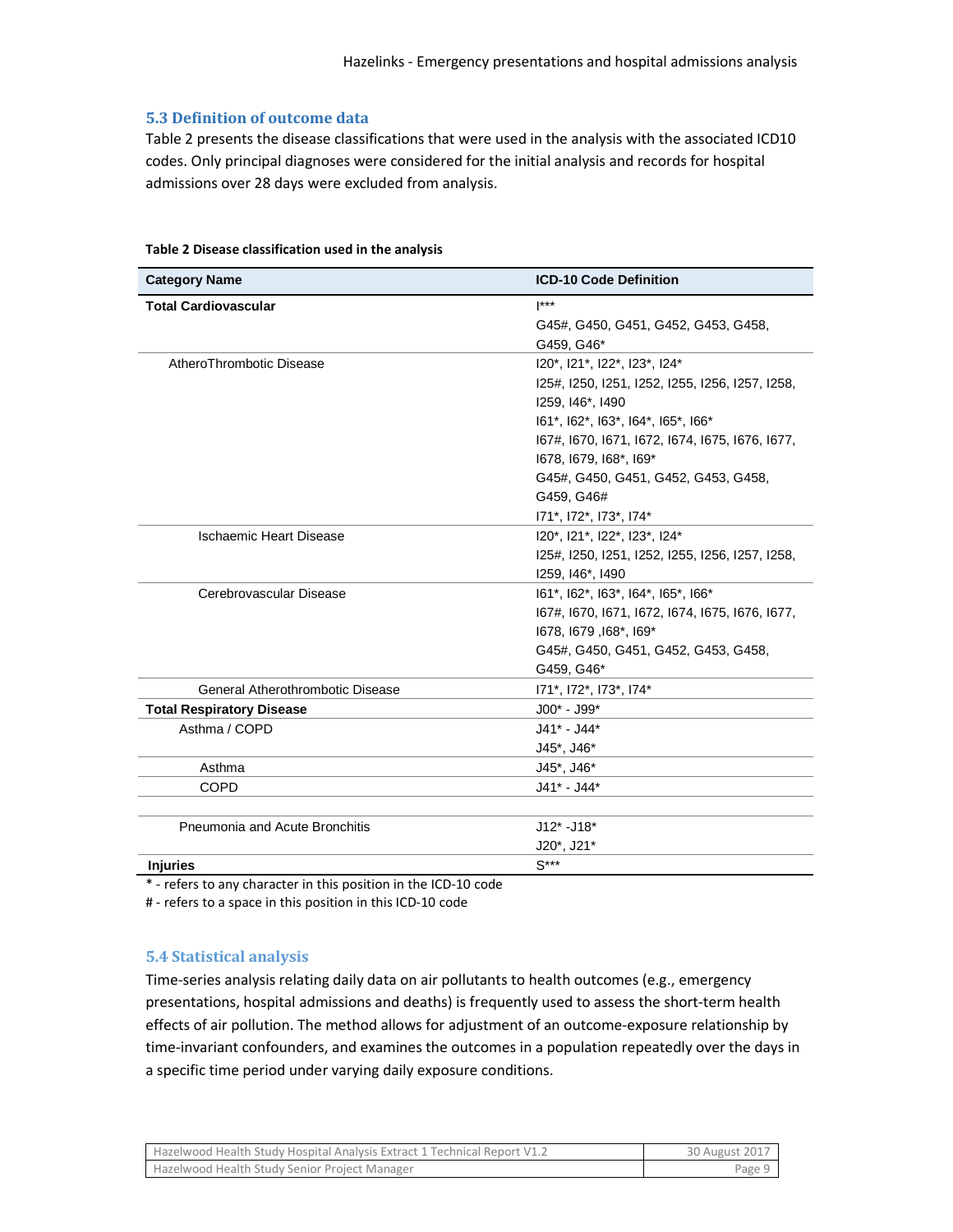We used time series regression to examine the associations between daily coal mine-fire-related  $PM<sub>2.5</sub>$  and the rates of emergency presentations/hospital admissions. As daily data on emergency presentations and hospital admissions were over dispersed (greater variability than expected under a Poisson distribution), we used quasi-Poisson regression to model the impacts of air pollution on the outcomes: emergency presentations and hospital admissions. Generalised additive mixed models were used to control for SA2 area as a random effect.

In the generalized additive model structure, the modeled daily fire-generated  $PM_{2.5}$  was included alongside potential confounders including seasonality, long-term trend, day of the week, and ambient maximum temperature. A natural cubic spline with 7 degrees of freedom per year was employed for time to control for seasonality and long-term trend and allowed for a complex nonlinear pattern of outcome rates over time. A categorical variable was used to control for day of the week. A distributed lag non-linear structure was included in the model to allow for flexible relationships between outcome rates and lags of daily fire-generated PM<sub>2.5</sub> (linear effect and 2 degrees of freedom natural cubic splines for lag up to 7 days) and ambient maximum temperature (nonlinear effect with 3 degrees of freedom cubic spline and 1 degrees of freedom cubic spline for 2 days' lag).

The total increase of air pollution is not only associated with the increase of health outcomes on the current day, but also the following days. Previous studies show that the associations last for no more than 7 days (Guo et al., 2009, Guo et al., 2013, Guo et al., 2010). Thus, cumulative relative risks over all 0-7 days were calculated for the associations between each 10  $\mu$ g/m<sup>3</sup> increase in fire-related  $PM<sub>2.5</sub>$  and emergency presentations and hospital admissions.

Total number of emergency presentation and hospital admission records during the fire period for conditions listed in Table 2 were first examined in exploratory analyses and the results of these analyses suggested that the number of records were too few for many of the specific conditions to yield reliable statistical inference. Hence time series analyses were performed with condition groups including: asthma/COPD (i.e. asthma and COPD combined); all respiratory diseases, atherothrombotic diseases and all cardiovascular diseases. Records for injuries and all conditions combined were also analysed, however these outcomes were regarded as "control" conditions since they were not expected to be impacted on by coal mine fire exposure.

Most of the data cleaning and variable transformation, and all of the analyses were conducted using the statistical analysis software package R (Version 3.3.2) (R Core Team (2016), 2016). Generalised additive mixed models were implemented using R function "gamm" included in package "mgcv" (Wood, 2004) and distributed lag non-linear structures using R package "dlnm" (Gasparrini, 2011). Stata Version 14 (StataCorp, College Station, TX) was used for additional data manipulation and data management.

| Hazelwood Health Study Hospital Analysis Extract 1 Technical Report V1.2 | 30 August 2017 |
|--------------------------------------------------------------------------|----------------|
| Hazelwood Health Study Senior Project Manager                            | Page 10        |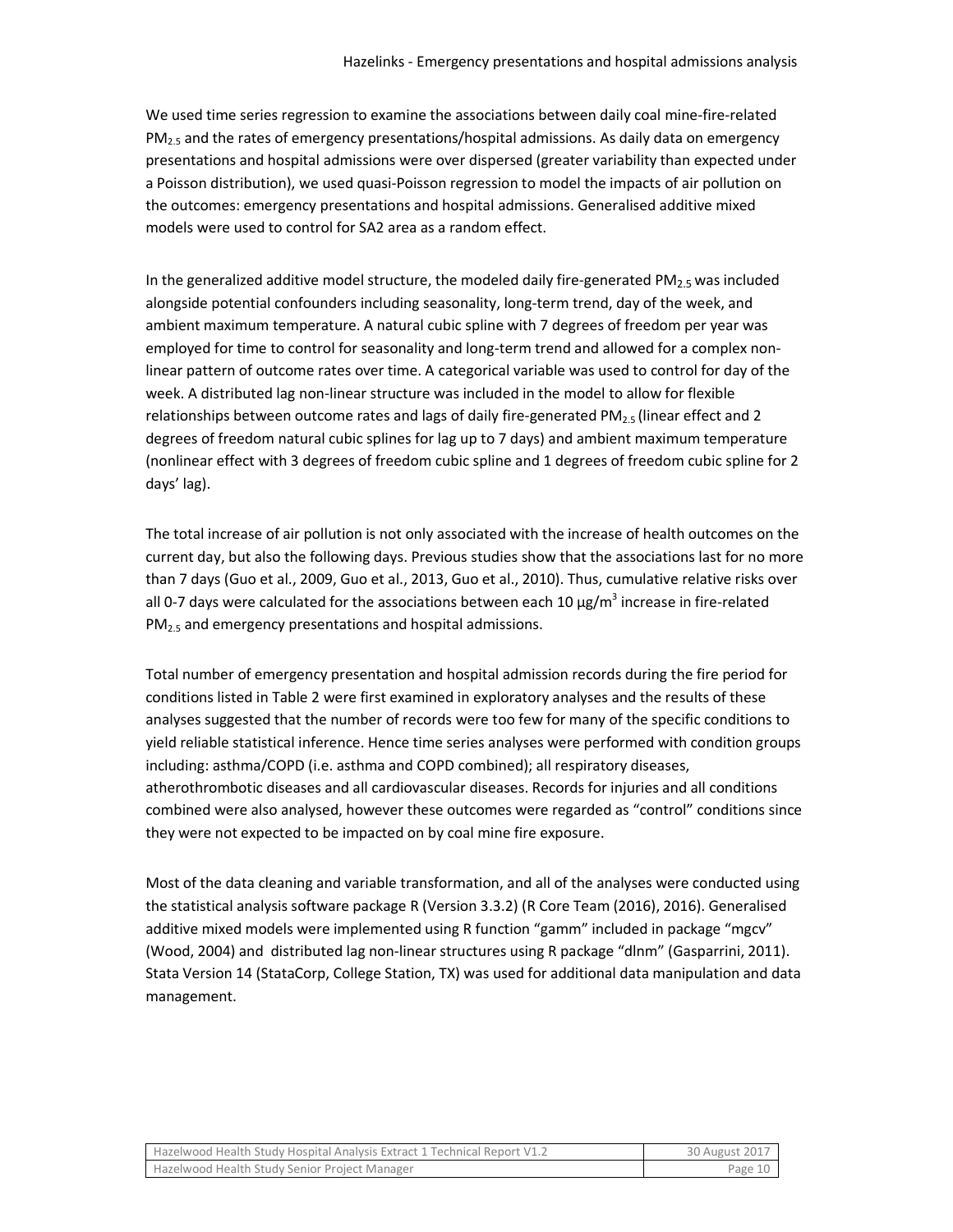## **6. Results**

Daily rates for emergency presentations and hospital admissions among SA2 areas are summarised in Tables 3 and 4. The daily rates were generally comparable in impacted areas with slightly uplifted rates in Morwell, potentially corresponding to the age structure differences and lower socioeconomic status. Most fire impacted areas had higher rates of emergency presentations and hospital admissions during the coal mine fire period (9 February 2014 to 10 March 2014) compared with the whole study period analysed (between Jan 2009 and Jun 2015). Particularly, Morwell, the area most affected by the coal mine fire, had higher rates of emergency presentations and hospital admissions than all other surrounding areas. This indicated that when assessing the impact of coal mine fire-related  $PM_{2.5}$  on emergency presentations and hospital admissions, the generic differences between SA2 areas had to be adjusted for. In the generalised additive mixed models this was addressed via introducing random intercepts for modeled SA2 areas.

**Table 3 Summary of daily emergency presentation rates for all conditions: number of presentations per 10,000 population (median and interquartile range) in impacted SA2 areas during the fire period and between January 2009 and June 2015.**

|                            | Between Jan 2009 and Jun 2015 |                     | During mine fire |                        |
|----------------------------|-------------------------------|---------------------|------------------|------------------------|
| SA <sub>2</sub> area       | <b>Median</b>                 | Interquartile range | <b>Median</b>    | Interquartile<br>range |
| Bunyip - Garfield          | 7.2                           | $4.9 - 9.5$         | 7.7              | $5.1 - 9.4$            |
| Churchill                  | 10.3                          | $8.4 - 12.4$        | 12.3             | $9.3 - 13.9$           |
| Drouin                     | 10.5                          | $8.5 - 12.5$        | 9.9              | $8.6 - 11.7$           |
| Foster                     | 2.4                           | $1.2 - 3.6$         | 2.5              | $2.4 - 3.7$            |
| Korumburra                 | 3.5                           | $2.3 - 5.6$         | 4.5              | $3.3 - 6.5$            |
| Leongatha                  | 2.8                           | $1.8 - 3.7$         | 2.8              | $2.1 - 4.3$            |
| Moe - Newborough           | 9.6                           | $7.9 - 11.4$        | 11.7             | $10.2 - 13.4$          |
| <b>Morwell</b>             | 13.2                          | 11.0-15.4           | 15               | 13.9-18.7              |
| Mount Baw Baw Region       | 7.7                           | $5.4 - 10.1$        | 8.2              | 5.6-10.3               |
| Rosedale                   | 8.5                           | $5.6 - 11.6$        | 11.3             | $8.3 - 12.1$           |
| Trafalgar (Vic.)           | 8.3                           | $5.7 - 10.9$        | 9.5              | $8.2 - 11.9$           |
| Traralgon                  | 10.2                          | $8.9 - 11.8$        | 10.9             | $9.3 - 12.5$           |
| <b>Upper Yarra Valley</b>  | 3.4                           | $1.7 - 5.1$         | 1.7              | $0.4 - 3.4$            |
| Warragul                   | 10.5                          | $8.7 - 12.5$        | 10.5             | $9.1 - 12.4$           |
| Yallourn North - Glengarry | 8.8                           | $6.3 - 11.9$        | 10.1             | $7.4 - 13.8$           |

| Hazelwood Health Study Hospital Analysis Extract 1 Technical Report V1.2 | 30 August 2017 |
|--------------------------------------------------------------------------|----------------|
| Hazelwood Health Study Senior Project Manager                            | Page 11        |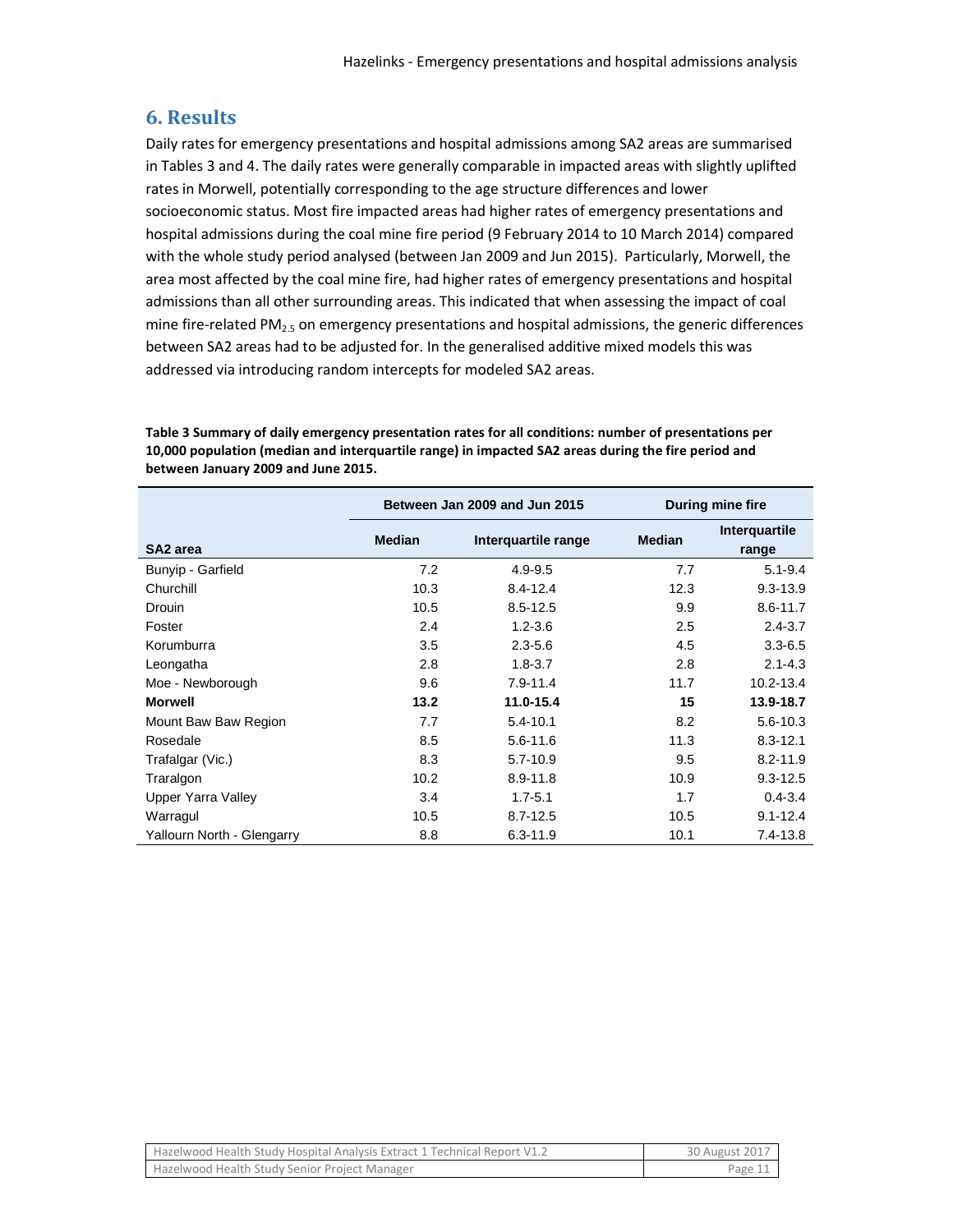|                            | Between Jan 2009 and Jun 2015 |                     |               | During mine fire       |
|----------------------------|-------------------------------|---------------------|---------------|------------------------|
| SA <sub>2</sub> area       | <b>Median</b>                 | Interquartile range | <b>Median</b> | Interquartile<br>range |
| Bunyip - Garfield          | 9.5                           | $4.8 - 13.2$        | 9.4           | $8.3 - 15.9$           |
| Churchill                  | 12.3                          | $6.8 - 16.1$        | 12.7          | $8.7 - 15.1$           |
| Drouin                     | 10.3                          | $6.0 - 14.0$        | 11.6          | $6.2 - 15.1$           |
| Foster                     | 12.1                          | $6.0 - 16.9$        | 14.0          | $7.3 - 18.2$           |
| Korumburra                 | 12.5                          | $6.9 - 16.8$        | 12.3          | 10-17.6                |
| Leongatha                  | 11.9                          | $6.4 - 15.7$        | 12.9          | $6.7 - 18.1$           |
| Moe - Newborough           | 14.5                          | $7.4 - 17.9$        | 15.5          | $8.1 - 18.1$           |
| <b>Morwell</b>             | 16.3                          | $9.9 - 19.9$        | 18.1          | 13.7-20.4              |
| Mount Baw Baw Region       | 9.9                           | $5.0 - 14.6$        | 15.1          | $8.4 - 18.4$           |
| Rosedale                   | 8.5                           | $4.2 - 12.7$        | 10.6          | $4.8 - 16.4$           |
| Trafalgar (Vic.)           | 8.3                           | $4.4 - 12.3$        | 9.5           | $5.8 - 12.2$           |
| Traralgon                  | 14.1                          | $7.1 - 16.6$        | 15.7          | $9.5 - 16.8$           |
| Upper Yarra Valley         | 3.4                           | $0.0 - 8.5$         | 0.0           | $0.0 - 0.0$            |
| Warragul                   | 11.2                          | $5.8 - 14.6$        | 13.9          | $6.5 - 16.4$           |
| Yallourn North - Glengarry | 10.0                          | $5.1 - 15.2$        | 11.2          | $5.1 - 15.7$           |

**Table 4 Summary of daily hospital admission rates for all conditions: number of admissions per 10,000 population (median and Interquartile range) in impacted SA2 areas during the fire period and during January 2009 and June 2015.**

Tables 5 and 6 present summaries of the total number of emergency presentations and hospital admissions among the impacted SA2 areas during the fire days. There was a median of 182 daily emergency presentations and 363 hospital admissions among Morwell and surrounding areas. Injury had the highest counts of emergency presentations, while cardiovascular diseases had the highest counts of hospital admissions. It can be seen that the numbers of emergency presentations and hospital admissions were very low for many specific conditions of interest. For example, there were few hospital admissions for general atherothrombotic disease during the whole mine fire period for impacted SA2 areas. Hence our analyses focussed on condition groups rather than individual conditions, in the time series analysis.

| Hazelwood Health Study Hospital Analysis Extract 1 Technical Report V1.2 | 30 August 2017 |
|--------------------------------------------------------------------------|----------------|
| Hazelwood Health Study Senior Project Manager                            | Page 12        |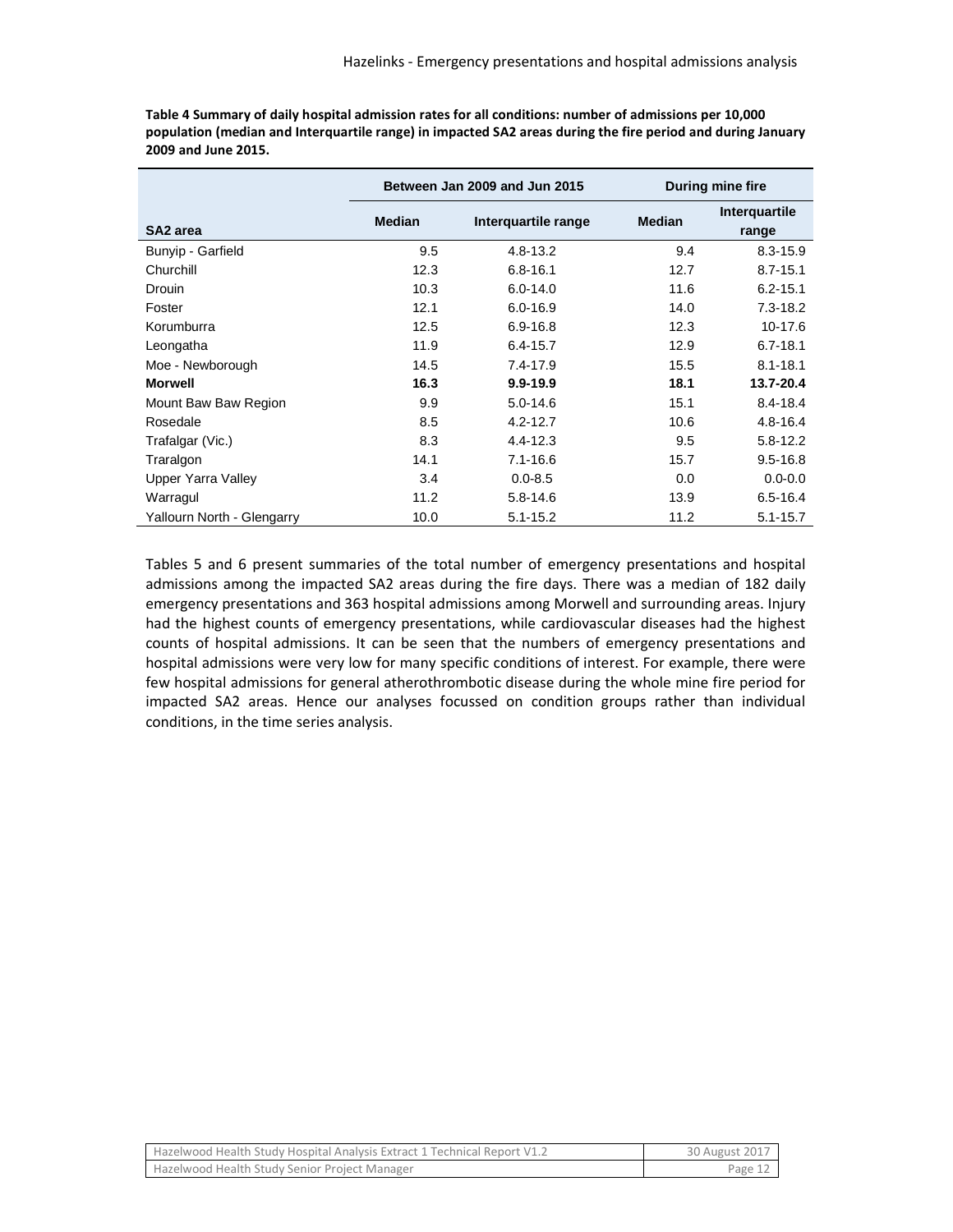| <b>Condition</b>                 | <b>Median</b>  | Interquartile range |
|----------------------------------|----------------|---------------------|
| All respiratory diseases         | 10             | $6 - 39$            |
| Asthma and COPD                  | 3              | $2 - 13$            |
| Asthma                           | 3              | $1 - 9$             |
| <b>COPD</b>                      | $\overline{2}$ | $0 - 3$             |
| Pneumonia and acute bronchitis   | 3              | $1 - 10$            |
| Other respiratory diseases       | 5              | $2 - 12$            |
| All cardiovascular diseases      | 8              | $7-25$              |
| Atherothrombotic disease         | 3              | $1 - 8$             |
| Ischaemic heart disease          | 3              | $0 - 3$             |
| Cerebrovascular disease          | 1              | $0 - 3$             |
| General atherothrombotic disease | 0              | $0-0$               |
| Other cardiovascular diseases    | 7              | $3 - 15$            |
| <b>Injury</b>                    | 42             | $21 - 68$           |
| <b>All conditions</b>            | 182            | 134-515             |

**Table 5 Summary for the total number of emergency presentations for different conditions (median and interquartile range) during the fire period among impacted SA2 areas** 

**Table 6 Summary for the total number of hospital admissions for different conditions (median and interquartile range) during the fire period among impacted SA2 areas**

| <b>Condition</b>                 | <b>Median</b>  | Interquartile range |
|----------------------------------|----------------|---------------------|
| All respiratory diseases         | 11             | $7-22$              |
| Asthma and COPD                  | $\overline{4}$ | $2-6$               |
| Asthma                           | $\overline{2}$ | $0 - 3$             |
| <b>COPD</b>                      | 1              | $0 - 4$             |
| Pneumonia and acute bronchitis   | 3              | $1 - 6$             |
| Other respiratory diseases       | 6              | $3 - 10$            |
| All cardiovascular diseases      | 22             | $10 - 26$           |
| Atherothrombotic disease         | 9              | $4 - 13$            |
| Ischaemic heart disease          | 6              | $1 - 8$             |
| Cerebrovascular disease          | $\overline{2}$ | $0 - 4$             |
| General atherothrombotic disease | 1              | $0 - 2$             |
| Other cardiovascular diseases    | 11             | $7 - 14$            |
| <b>Injury</b>                    | 11             | $6 - 14$            |
| <b>All conditions</b>            | 363            | 222-586             |

| Hazelwood Health Study Hospital Analysis Extract 1 Technical Report V1.2 | 30 August 2017 |
|--------------------------------------------------------------------------|----------------|
| Hazelwood Health Study Senior Project Manager                            | Page 13        |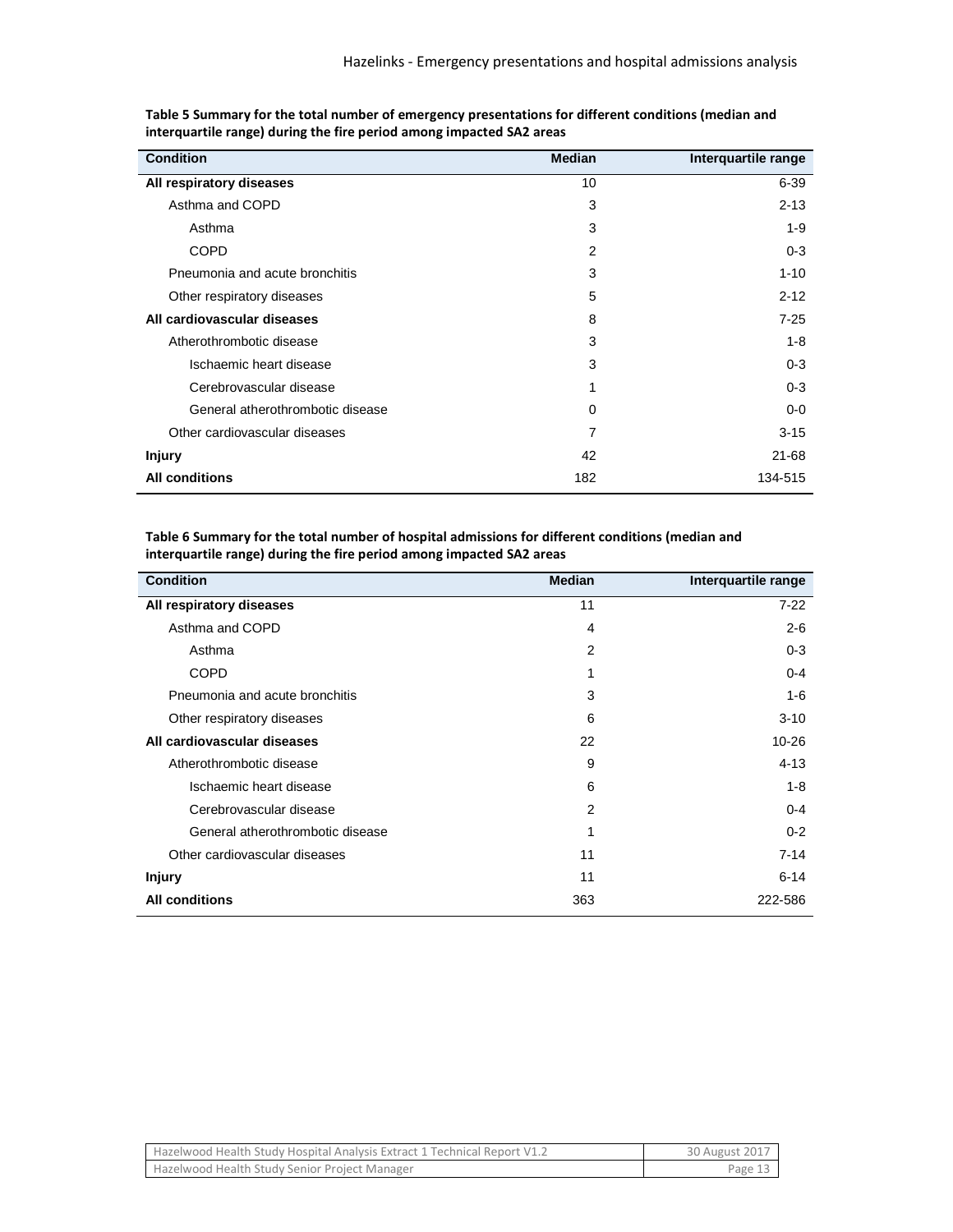

**Figure 2 Weekly time series for emergency presentations in all impacted SA2 areas combined from 1 Jan 2009 to 30 June 2015. Red bar indicates the fire period.** 

| Hazelwood Health Study Hospital Analysis Extract 1 Technical Report V1.2 | 30 August 2017 |
|--------------------------------------------------------------------------|----------------|
| Hazelwood Health Study Senior Project Manager                            | Page 14        |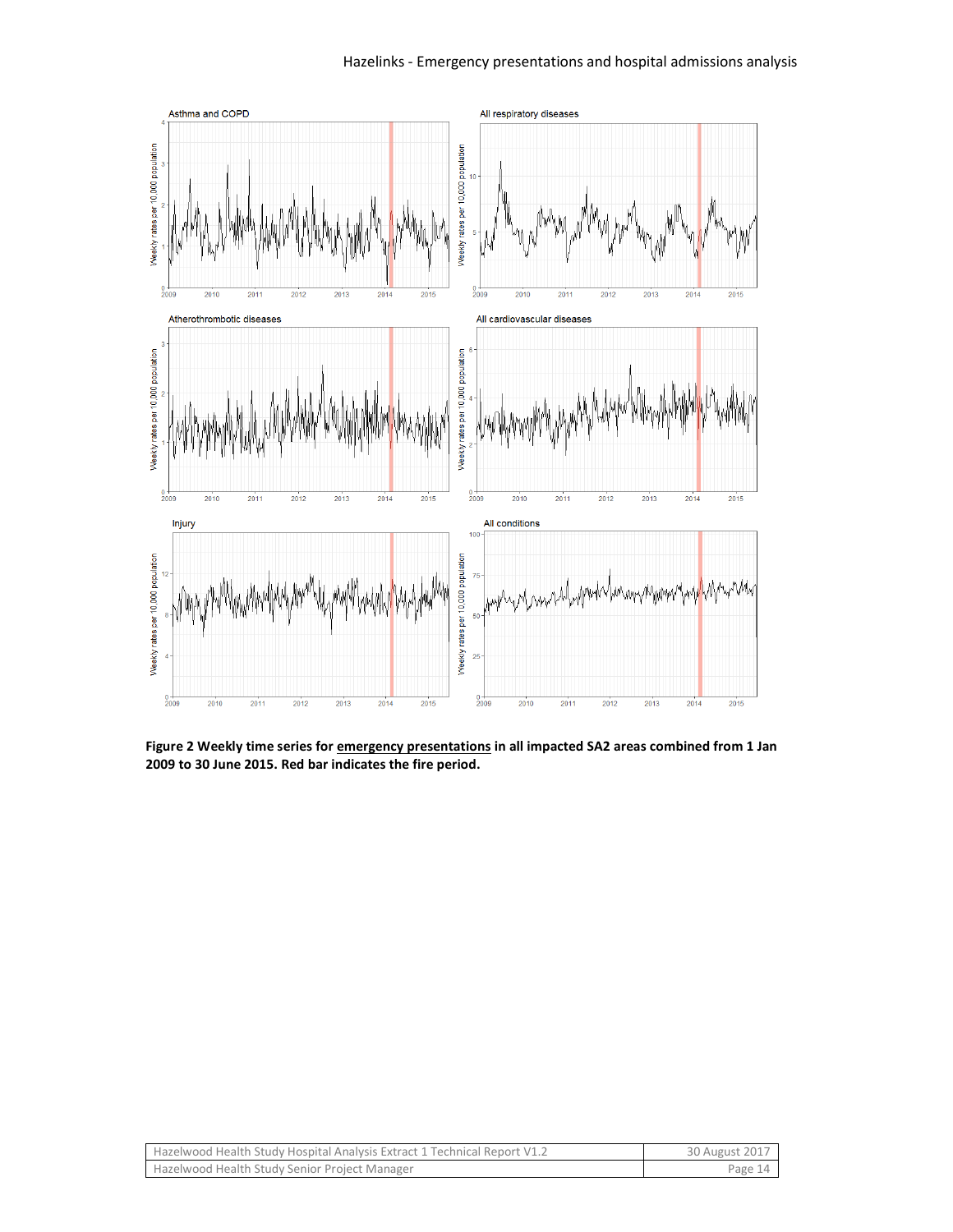

**Figure 3 Weekly time series for hospital admissions in all impacted SA2 areas combined from 1 Jan 2009 to 30 June 2015. Red bar indicates the fire period.**

Both emergency presentations (Figure 2) and hospital admissions (Figure 3) had clear seasonal trends, with highest rates in winter and lowest rates in summer, most evident to the eye for "all respiratory diseases" and "all conditions". This motivated allowance for seasonality when assessing potential associations between daily air pollution and emergency presentations / hospital admissions. There were peaks for both emergency presentations and hospital admissions during the coal mine fire for all types of respiratory conditions (e.g., COPD and asthma, respiratory diseases). However these are hard to see by eye in Figures 2 and 3 hence subsequent figures are presented that focus in on the periods of, and immediately surrounding, the fire.

| Hazelwood Health Study Hospital Analysis Extract 1 Technical Report V1.2 | 30 August 2017 |
|--------------------------------------------------------------------------|----------------|
| Hazelwood Health Study Senior Project Manager                            | Page 15        |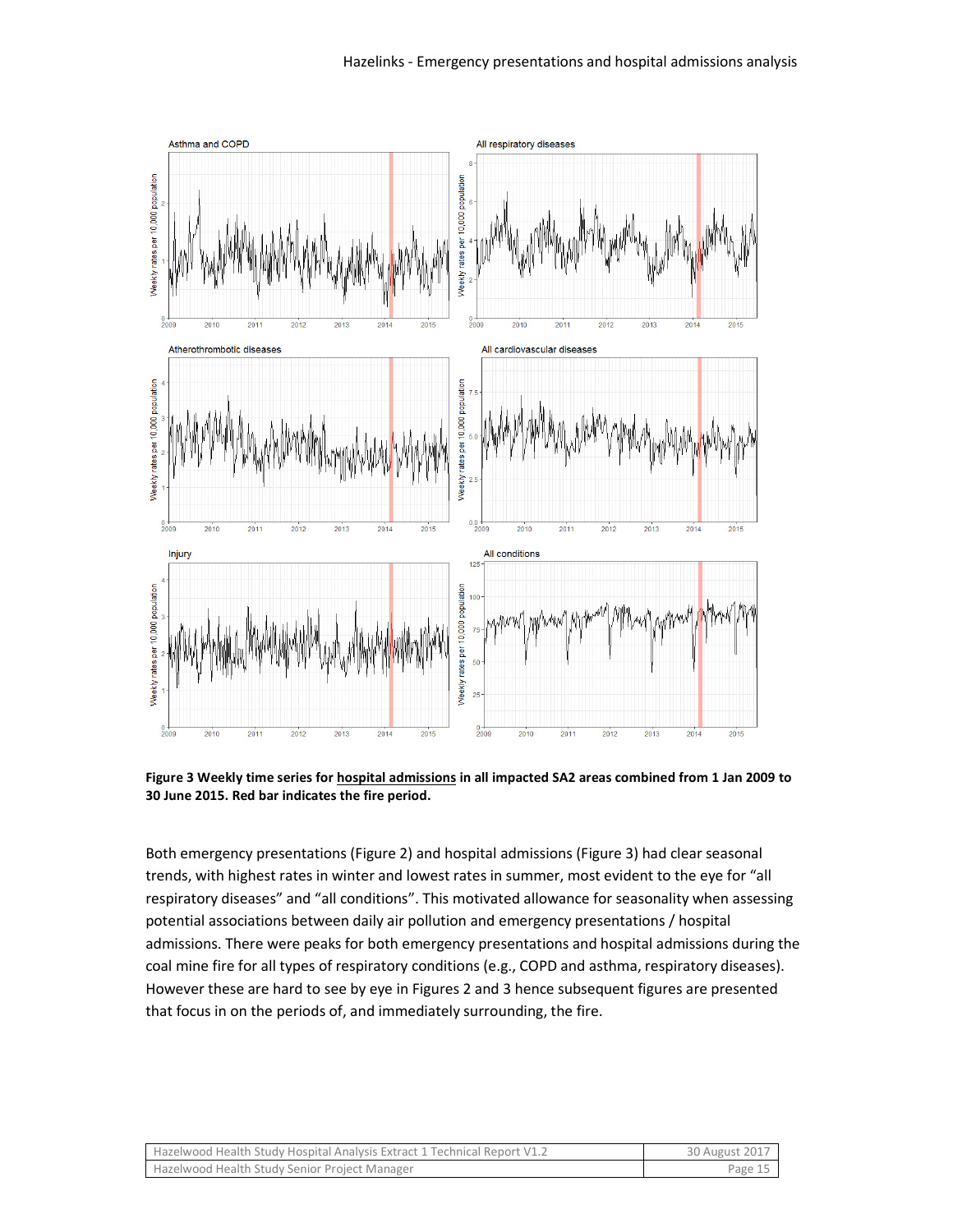#### Hazelinks - Emergency presentations and hospital admissions analysis



**Figure 4 Daily time series of emergency presentations in all impacted SA2 areas during the fire, 30 days before the fire, and 30 days after the fire. Red bar is the boxplot of distribution of daily rates**

| Hazelwood Health Study Hospital Analysis Extract 1 Technical Report V1.2 | 30 August 2017 |
|--------------------------------------------------------------------------|----------------|
| Hazelwood Health Study Senior Project Manager                            | Page 16        |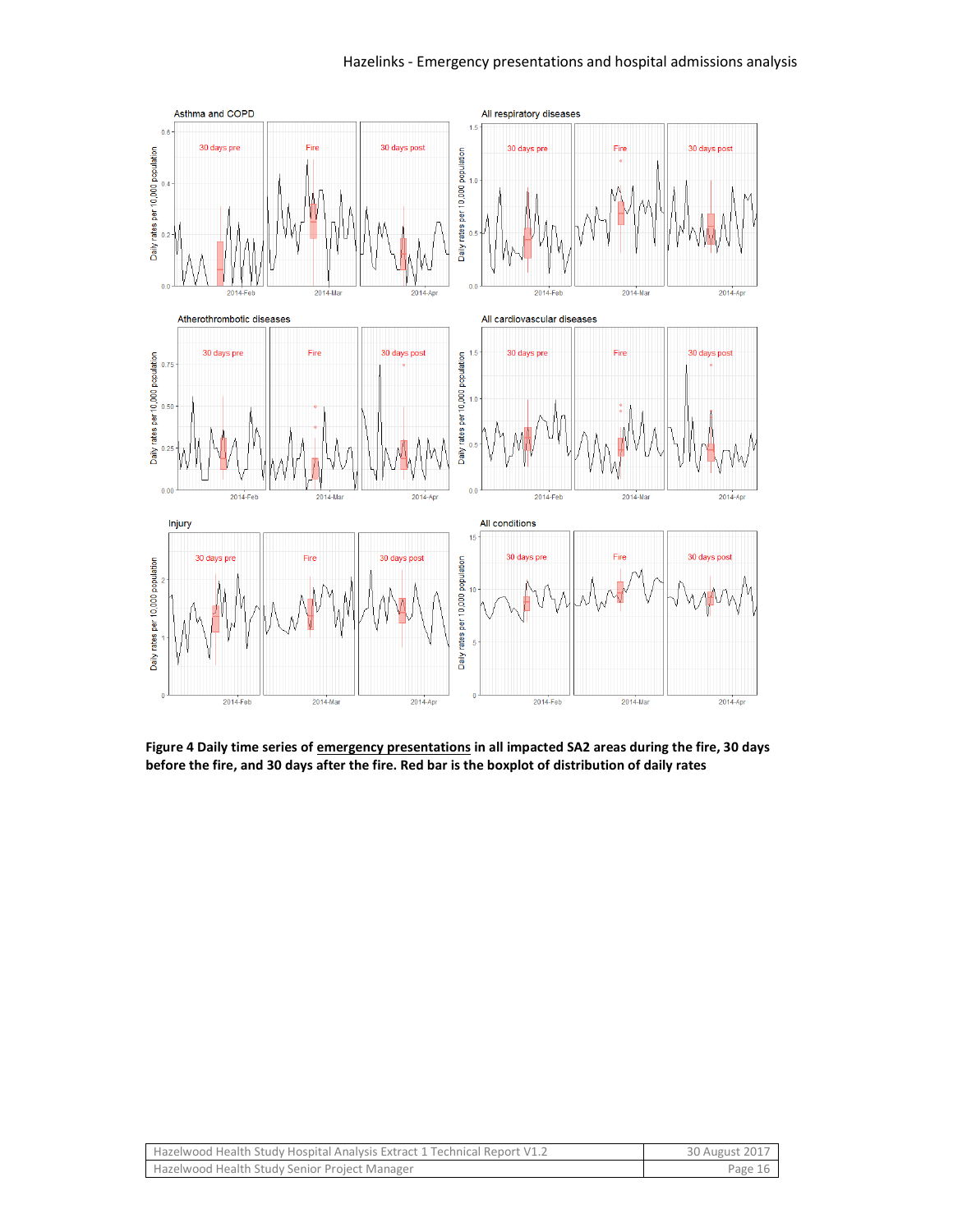

**Figure 5 Daily time series of hospital admissions in all impacted SA2 areas combined during the fire, 30 days before the fire, and 30 days after the fire. Red bar is the boxplot of distribution of daily rates**

Emergency presentations and hospital admissions for asthma and COPD and all respiratory diseases had higher rates during the coal mine fire period than the days before and after the coal mine fire (Figure 4 and Figure 5). But there were no substantial differences for other conditions.

| Hazelwood Health Study Hospital Analysis Extract 1 Technical Report V1.2 | 30 August 2017 |
|--------------------------------------------------------------------------|----------------|
| Hazelwood Health Study Senior Project Manager                            | Page 1         |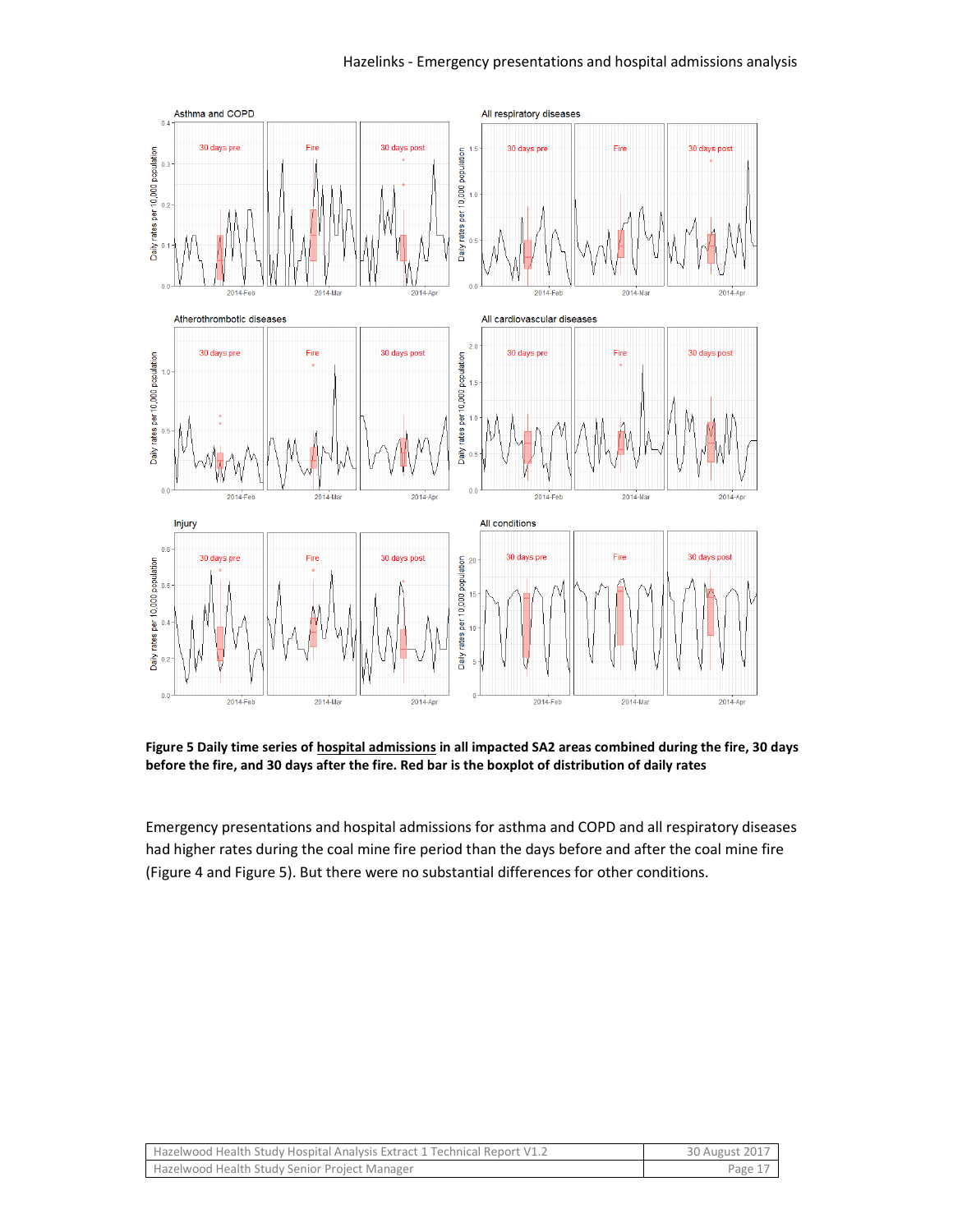

**Figure 6 The associations (relative risks, RR, and 95%CI) between daily emergency presentations and 10 µg/m3 increase in fire-related PM2.5 at lags of 0-7 days, controlling for seasonality, day of the week and daily maximum temperature.**

The associations between coal mine fire-related PM $_{2.5}$  and emergency presentations appeared after 6 days' exposure for asthma and COPD, 5 days for respiratory diseases and 3 days for all conditions (Figure 6). There were no significant associations at any lag days for atherothrombotic diseases, cardiovascular diseases, or injury.

| Hazelwood Health Study Hospital Analysis Extract 1 Technical Report V1.2 | 30 August 2017 |
|--------------------------------------------------------------------------|----------------|
| Hazelwood Health Study Senior Project Manager                            | Page 18        |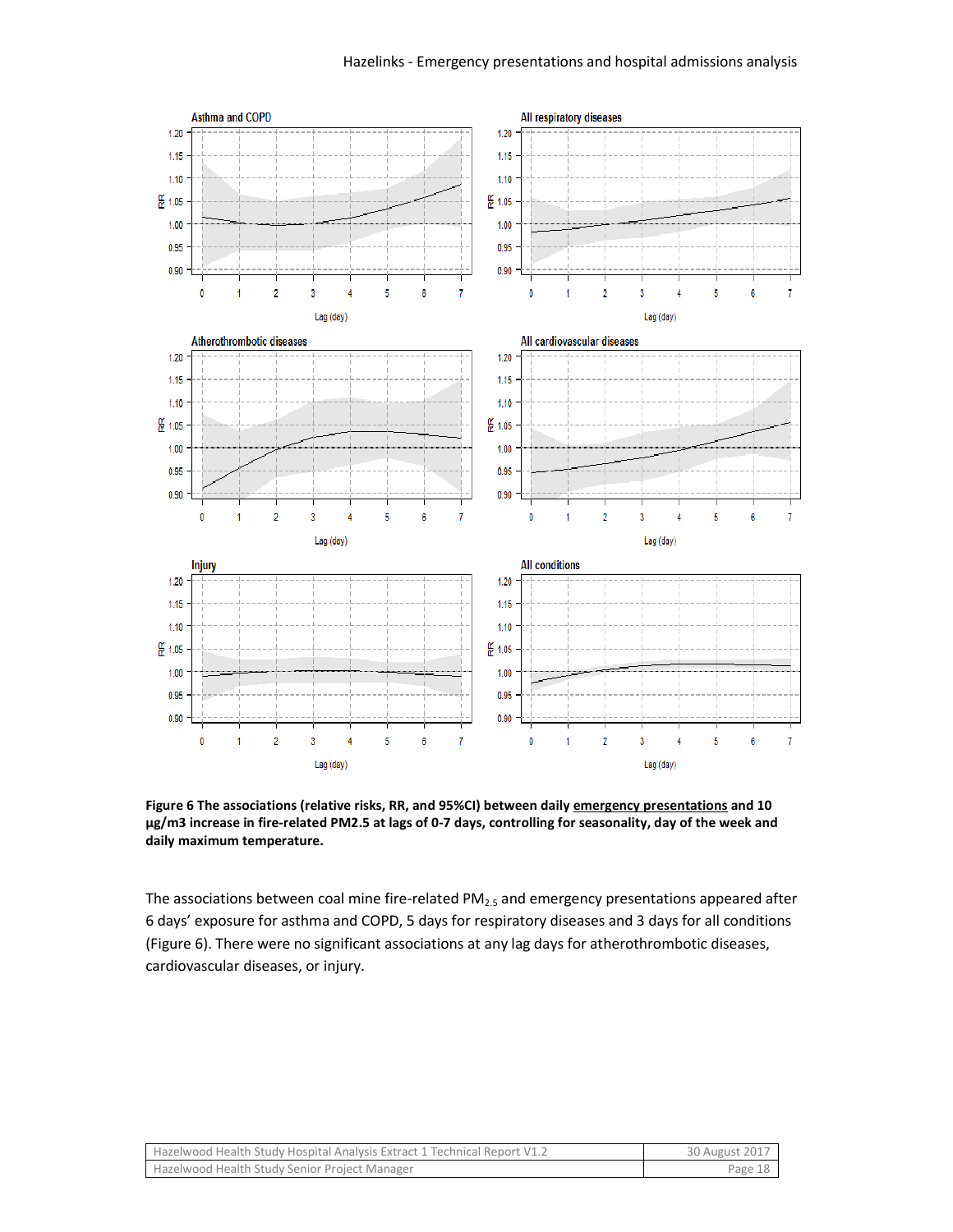

**Figure 7 The associations (relative risk, RR, and 95%CI) between daily hospital admissions and 10 µg/m3 increase in fire-related PM2.5 at lags of 0-7 days, controlling for seasonality, day of the week and daily maximum temperature.**

The impacts of coal mine fire-related  $PM<sub>2.5</sub>$  on hospital admissions for respiratory diseases appeared immediately after the exposure, and lasted for 1 day (Figure 7). There were no significant effects on other conditions at any lags.

| Hazelwood Health Study Hospital Analysis Extract 1 Technical Report V1.2 | 30 August 2017 |
|--------------------------------------------------------------------------|----------------|
| Hazelwood Health Study Senior Project Manager                            | Page 19        |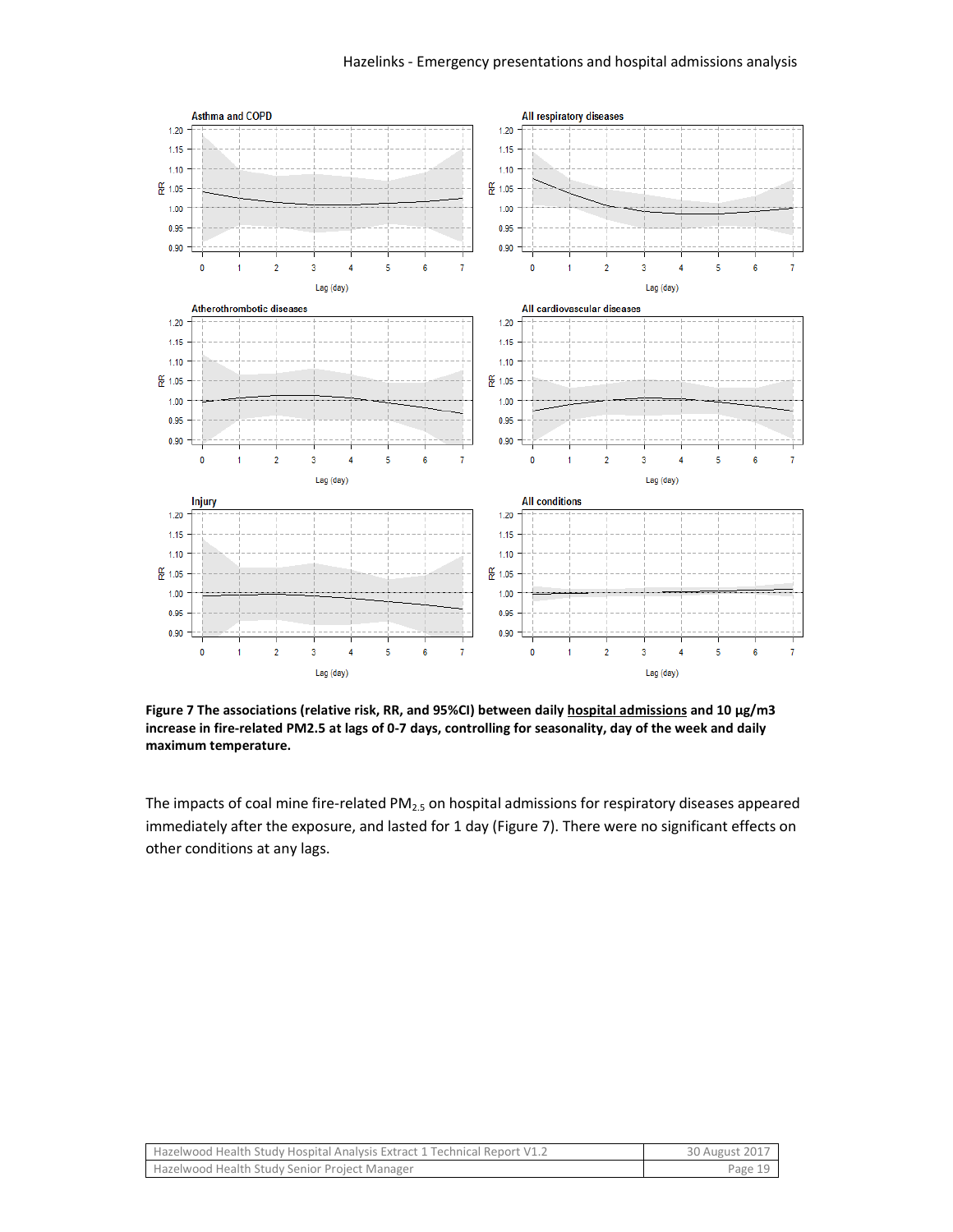| <b>Condition</b>            | <b>RR</b> | 95% CI        | p-value |
|-----------------------------|-----------|---------------|---------|
| Asthma and COPD             | 1.21      | $1.08 - 1.36$ | 0.001   |
| All respiratory diseases    | 1.12      | $1.04 - 1.21$ | 0.004   |
| Atherothrombotic diseases   | 1.00      | $0.84 - 1.18$ | 0.956   |
| All cardiovascular diseases | 0.94      | $0.83 - 1.05$ | 0.272   |
| Injury                      | 0.97      | $0.91 - 1.04$ | 0.445   |
| All conditions              | 1.05      | $1.02 - 1.07$ | < 0.001 |

| Table 7 Cumulative relative risks of daily emergency presentations associated with 10 μg/m3 increase in fire- |  |
|---------------------------------------------------------------------------------------------------------------|--|
| related PM2.5                                                                                                 |  |

\* Cumulative relative risks (RR) over 7 days' lag period adjust for seasonality, day of the week, and daily maximum temperature.

Cumulative relative risks over 7 days' lag period per 10  $\mu$ g/m<sup>3</sup> increase in fire-related PM<sub>2.5</sub> were calculated with associated 95% confidence intervals (CIs) for each condition group. Cumulative relative risk can be interpreted as relative risk over all 7 days. Estimated cumulative relative risk over 1 indicates elevated risks for emergency presentations or hospital admissions associated with fire-generated PM<sub>2.5</sub>. The 95% confidence interval indicates the uncertainty of the cumulative RR value as an estimate of the true underlying association between the air pollutant and the health outcome. Smaller p-values indicates stronger evidence of a true underlying association (with the threshold of  $p<0.05$  commonly referred to as statistically significant). However it must be borne in mind that p-values are dependent on not just the size of the estimated cumulative RR but also on the number of occurrences of the health outcome being analysed.

Each 10  $\mu$ g/m<sup>3</sup> increase in fire-related PM<sub>2.5</sub> was associated with a 21% increase (95% CI: 8%–36%) in the risk of emergency presentations for asthma and COPD, a 12% (95% CI: 4%–21%) increase for all respiratory diseases, and a 5% (95% CI: 2%–7%) increase for all conditions, over the lags of 0-7 days (Table 7). No statistically significant associations were found for atherothrombotic diseases, cardiovascular diseases or injury.

| <b>Condition</b>            | RR   | 95% CI        | p-value |
|-----------------------------|------|---------------|---------|
| Asthma and COPD             | 1.16 | $0.99 - 1.36$ | 0.066   |
| All respiratory diseases    | 1.06 | $0.96 - 1.18$ | 0.269   |
| Atherothrombotic diseases   | 0.98 | $0.83 - 1.15$ | 0.785   |
| All cardiovascular diseases | 0.93 | $0.83 - 1.05$ | 0.241   |
| Injury                      | 0.87 | $0.72 - 1.06$ | 0.181   |
| All conditions              | 1.02 | $0.99 - 1.04$ | 0.249   |

Table 8 Cumulative relative risks of daily hospital admissions associated with 10 µg/m3 increase in fire**related PM2.5**

\* Cumulative relative risks (RR) over 7 days' lag period adjust for seasonality, day of the week, and daily maximum temperature.

The cumulative effects of fire-related  $PM_{2.5}$  on hospital admission were not statistically significant for any condition (Table 8). However for asthma and COPD, the least common reason for hospital admission among health outcomes analysed in Table 7, there was a 16% (95% CI -1%–36%) increase associated with a 10  $\mu$ g/m<sup>3</sup> increase in fire-related PM<sub>2.5</sub> over all lags up to 7 days.

| Hazelwood Health Study Hospital Analysis Extract 1 Technical Report V1.2 | 30 August 2017 |
|--------------------------------------------------------------------------|----------------|
| Hazelwood Health Study Senior Project Manager                            | Page 20        |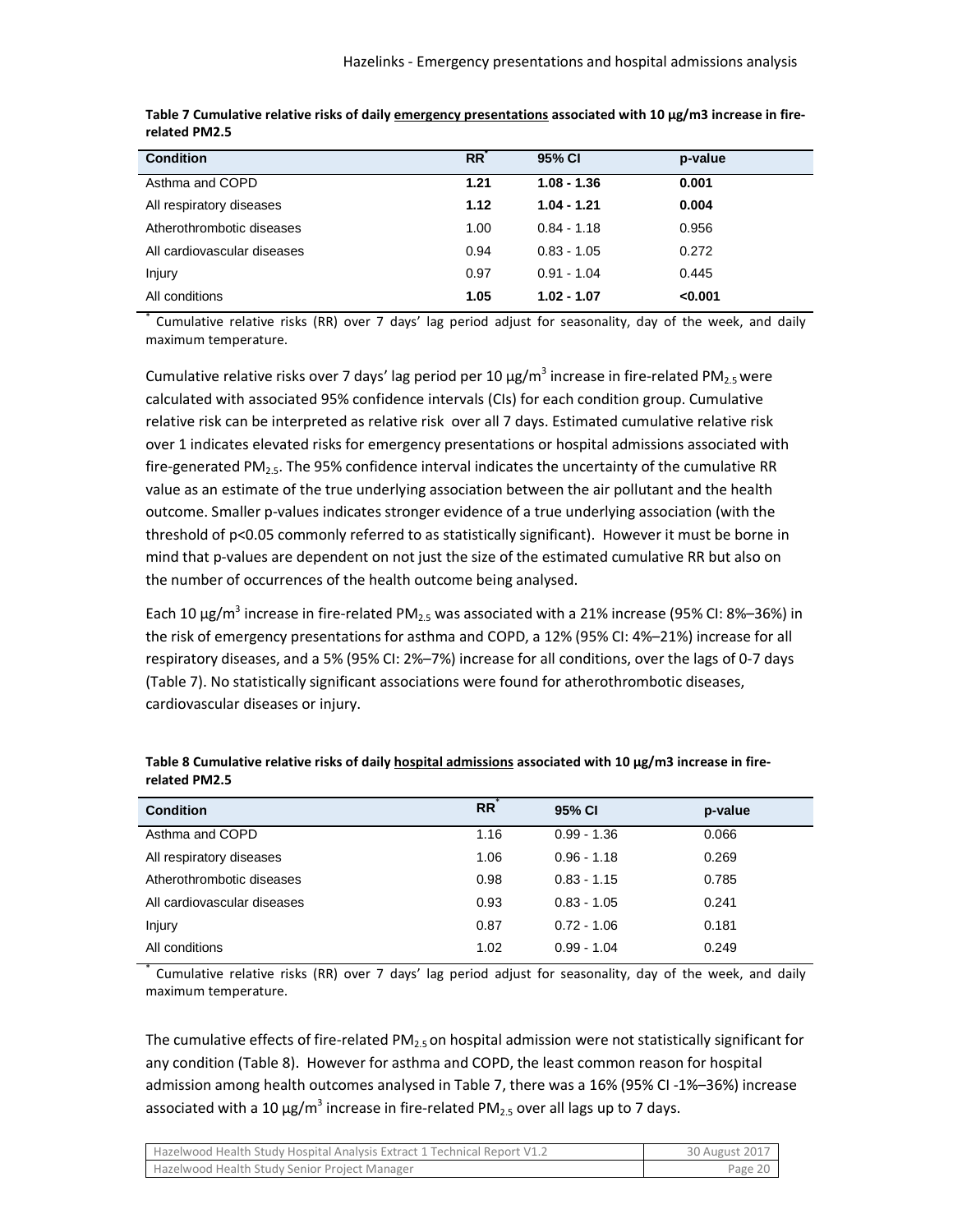The attributable fractions and attributable counts for emergency presentations for asthma and COPD, all respiratory diseases, and all conditions due to coal mine fire-related PM<sub>2.5</sub> in the period of the coal mine fire are presented in Table 9. There were 14, 22, 132 emergency presentations for asthma/COPD, respiratory diseases, and all conditions, respectively, attributable to coal mine firerelated PM<sub>2.5</sub> in these fire impacted areas, of which 9, 14, 83 emergency presentations for asthma/COPD, respiratory diseases, and all conditions were from Morwell. Correspondingly, the attributable fractions were 41%, 28%, and 12% for emergency presentations for asthma/COPD, respiratory diseases, and all conditions, respectively in Morwell.

| Table 9 Attributable fraction and attributable counts of emergency presentations due to coal mine fire-related |
|----------------------------------------------------------------------------------------------------------------|
| PM2.5 in fire-impacted area and Morwell only, during period of the coal mine fire.                             |

|                    |                          | <b>Attributable fraction</b> | Attributable counts |  |
|--------------------|--------------------------|------------------------------|---------------------|--|
| Area               | <b>Condition</b>         | (95% CI)                     | (95% CI)            |  |
| Fire-impacted area | Asthma and COPD          | 6% (2%, 8%)                  | 14 (6, 20)          |  |
|                    | All respiratory diseases | 4% (1%, 6%)                  | 22(8, 34)           |  |
|                    | All conditions           | 2% (1%, 2%)                  | 132 (69, 191)       |  |
| Morwell            | Asthma and COPD          | 41% (20%, 56%)               | 9(4, 12)            |  |
|                    | All respiratory diseases | 28% (1%, 41%)                | 14(5, 20)           |  |
|                    | All conditions           | 12% (7%, 18%)                | 83 (44, 120)        |  |

| Hazelwood Health Study Hospital Analysis Extract 1 Technical Report V1.2 | 30 August 2017 |
|--------------------------------------------------------------------------|----------------|
| Hazelwood Health Study Senior Project Manager                            | Page 21        |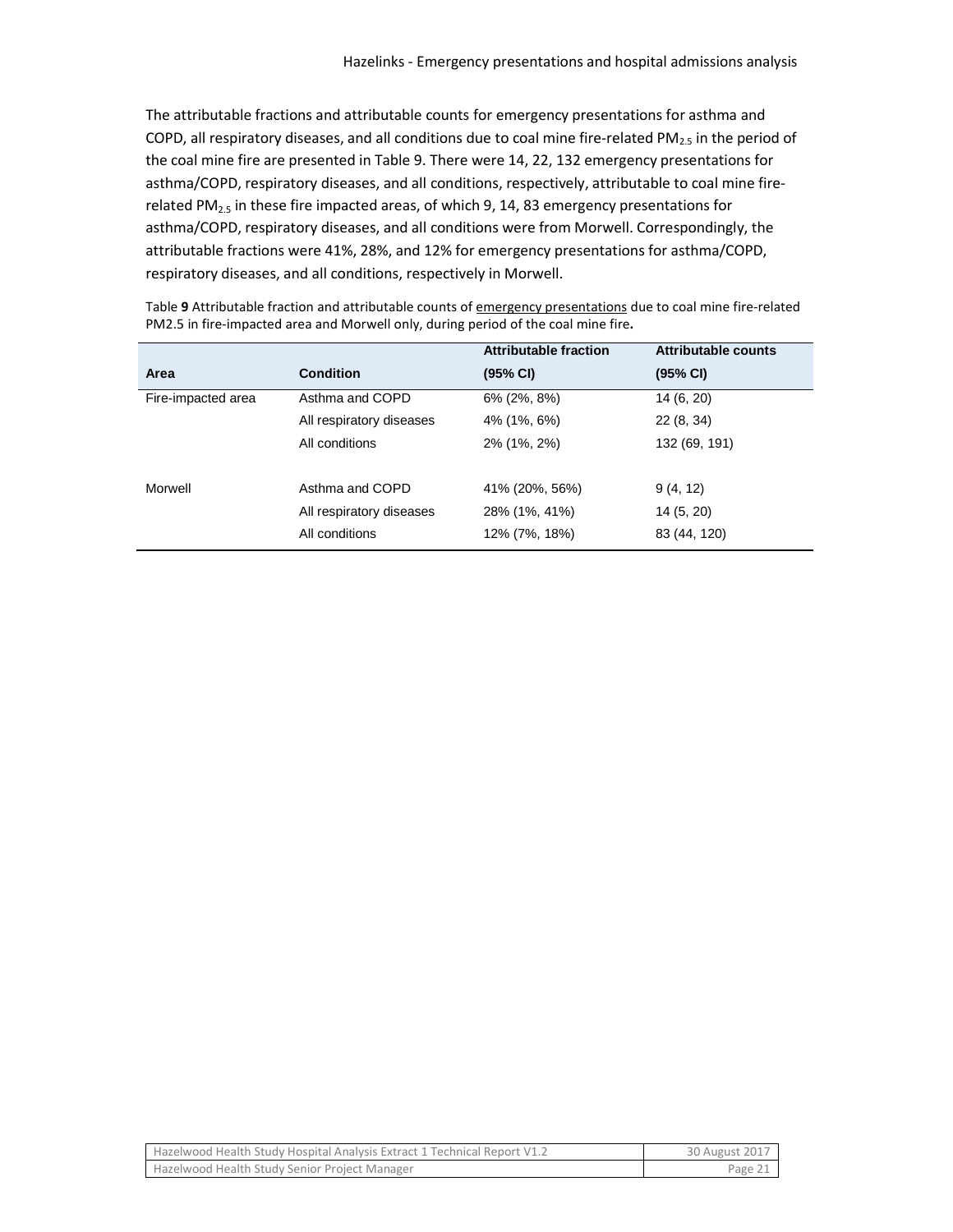## **7. Discussion**

#### **Summary of findings**

This is the first study to examine the impacts of 2014 Hazelwood coal mine fire on emergency presentations and hospital admissions. We found that the rates of emergency presentations and hospital admissions for Asthma and COPD and all respiratory diseases were elevated during the coal mine fire period, in comparison with the non-fire periods (30 days before and 30 days after the fire), but not for cardiovascular diseases. Time series analysis showed that the coal mine fire-related PM<sub>2.5</sub> was significantly associated with emergency presentations for asthma and COPD after 6 days' exposure and for all respiratory diseases after 5 days' exposure, and associated with hospital admissions for all respiratory diseases at lag 0-1 days. The emergency presentations for asthma and COPD, all respiratory diseases, and hospital admission for asthma and COPD were increased by 21%, 12%, and 16%, respectively, for each 10  $\mu$ g/m<sup>3</sup> increase in coal mine fire-related PM<sub>2.5</sub>. The counts of emergency presentations for asthma and COPD, respiratory diseases, and all conditions were 14, 22, 132, respectively, attributable to coal mine fire-related PM $_{2.5}$  in the fire impacted areas. Morwell counted for most of the burden, with 9 emergency presentations for asthma and COPD, 14 for respiratory diseases, and 83 for all conditions. The attributable fractions were 41%, 28%, and 12% for emergency presentations for asthma and COPD, respiratory diseases, and all conditions, respectively in Morwell.

#### **Relationship to previous published work**

There were very few studies on the associations between coal mine fire-related  $PM_{2.5}$  and emergency presentations and hospital admissions. However, many epidemiological studies have consistently reported positive associations between short-term  $PM_{2.5}$  exposures (traffic emissions, industrial emissions, and bushfire smoke) and respiratory morbidity (emergency presentations and hospital admissions), including asthma and COPD (Atkinson et al., 2014, Reid et al., 2016). In a timeseries study conducted in New York City,  $PM_{2.5}$  was associated with increased emergency department visits for asthma (Ito et al., 2007). In Taiwan, the  $PM_{2.5}$  concentration on the current day (lag 0) was associated with increased hospital admissions for COPD (Tsai et al., 2014). In Beijing,  $PM_{2.5}$  was positively associated with emergency department visits for respiratory diseases (Xu et al., 2016). In Australia, bushfire-related PM<sub>2.5</sub> was significantly associated with increased risk of emergency department attendance for asthma during the bushfire event (Haikerwal et al., 2016).

However, this Hazelinks study did not find any significant associations between coal mine firerelated PM $_{2.5}$  and emergency presentations or hospital admissions for cardiovascular diseases. This is not consistent with findings from previous studies on urban  $PM_{2.5}$  (Lee et al., 2014), but consistent with bushfire PM<sub>2.5</sub> (Reid et al., 2016). One potential reason might be that previous studies focused on urban background PM<sub>2.5</sub>, while this study focused on coal mine fire-related PM<sub>2.5</sub>. The toxicity might differ between urban background  $PM_{2.5}$  and coal mine fire-related  $PM_{2.5}$ . It has been suggested that variation in the chemical composition of  $PM_{2.5}$  derived from different sources could be responsible for differences in toxicity (Naeher et al., 2007, Peel et al., 2005). Alternatively the respiratory system might be more sensitive to coal mine fire than the cardiovascular system. Toxicological evidence suggests that the exposure of  $PM_{2.5}$  can directly cause lung inflammation and affect pulmonary immune function (Zhao et al., 2014).

| Hazelwood Health Study Hospital Analysis Extract 1 Technical Report V1.2 | 30 August 2017 |
|--------------------------------------------------------------------------|----------------|
| Hazelwood Health Study Senior Project Manager                            | Page 22        |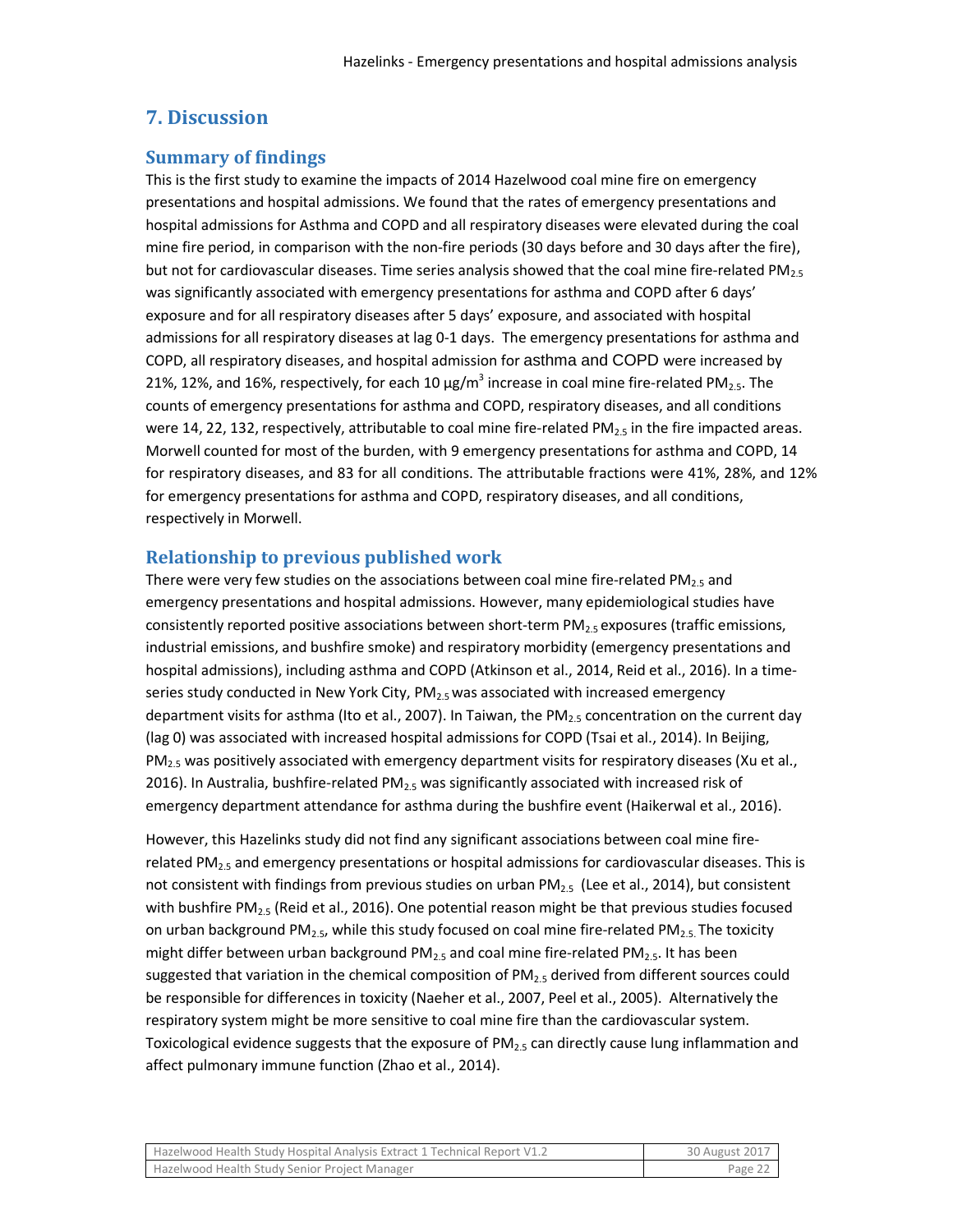#### **Strengths & weaknesses**

This Hazelinks study has several strengths: 1) This study was unique, as it examined the health impacts of the large, destructive coal mine fire which lasted for more than one month. It should provide direct evidence on whether this serious coal mine fire had impacted human health or not. 2) We used a distributed lag model to examine the potential delayed effects. This is helpful to understand which days of exposure were associated with increased risks of emergency presentations and hospital admissions. 3) We have controlled for the potential confounding effects of daily temperature, long-term trend and seasonality.

However this study also has some limitations: 1) We do not yet have information on individual exposures to  $PM_{2.5}$ . This would result in biasing the effect estimates toward null. 2) We only investigated the impact of coal mine fire-related  $PM_{2.5}$  and did not include other criteria pollutants (e.g. carbon monoxide, ozone, nitrogen dioxide, sulphur dioxide) in this analysis. This might underestimate the health risks in relation to the coal mine fire. 3) We used spatially resolved modelled air exposure data from wider geographical areas including areas with no monitoring facilities. This could have introduced measurement error, again biasing the effect estimates toward null (underestimating the effect). 4) The datasets used in the analysis were collected for administrative purposes and therefore presented some limitations, such as missing primary diagnosis data in the VAED and VEMD data. They only included individuals who lived in the area of interest (i.e. people who visited a hospital in the area of interest but did not live in the area were not included in the dataset).

Future work will include assessing the impacts of coal mine fire-related PM<sub>2.5</sub> on ambulance callouts, medical services (MBS) and dispensing of medications (PBS). We will also assess the impacts of other air pollutants, particularly carbon monoxide on health outcomes.

#### **Conclusions**

This study shows clear evidence that coal mine fire-related  $PM_{2.5}$  was significantly associated with increased risks of emergency presentations for asthma and COPD, and all respiratory diseases. No significant association was found for cardiovascular diseases. This study contributes to filling the knowledge gap which currently exists in this area of public health importance. Such robust evidencebased research is important to improve health impact assessment of at-risk groups (those with chronic respiratory diseases, such as asthma and COPD), and to improve targeted health advice and emergency health services. This study is helpful to develop and implement effective and timely adaptive strategies to mitigate respiratory health risks due to possible future coal mine fire derived air pollution exposure in the community.

| Hazelwood Health Study Hospital Analysis Extract 1 Technical Report V1.2 | 30 August 2017 |
|--------------------------------------------------------------------------|----------------|
| Hazelwood Health Study Senior Project Manager                            | Page 23        |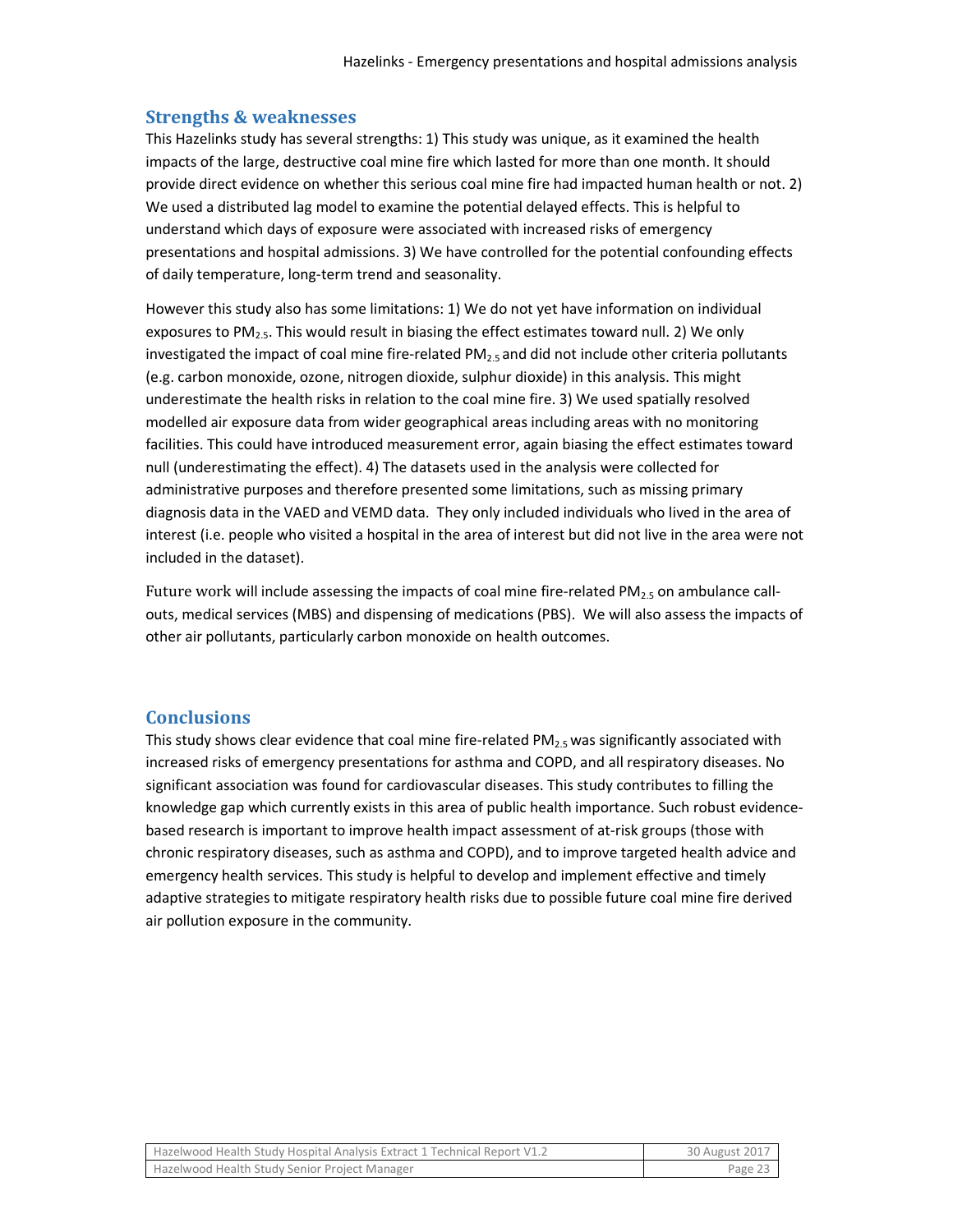## **8. References**

- ATKINSON, R., KANG, S., ANDERSON, H., MILLS, I. & WALTON, H. 2014. Epidemiological time series studies of PM2. 5 and daily mortality and hospital admissions: a systematic review and metaanalysis. *Thorax***,** thoraxjnl-2013-204492.
- BEELEN, R., RAASCHOU-NIELSEN, O., STAFOGGIA, M., ANDERSEN, Z. J., WEINMAYR, G., HOFFMANN, B., WOLF, K., SAMOLI, E., FISCHER, P. & NIEUWENHUIJSEN, M. 2014. Effects of long-term exposure to air pollution on natural-cause mortality: an analysis of 22 European cohorts within the multicentre ESCAPE project. *The Lancet,* 383**,** 785-795.
- BRUNEKREEF, B. & HOLGATE, S. T. 2002. Air pollution and health. *The lancet,* 360**,** 1233-1242.
- DEPARTMENT OF HEALTH AND HUMAN SERVICES 2016. Victorian Admitted Episodes Dataset (VAED) manual, 26th edition 2016-17- Section 1: Introduction. Victoria State Government.
- DEPARTMENT OF HEALTH AND HUMAN SERVICES 2017. Victorian Emergency Minimum Dataset (VEMD) User Manual, 22nd Edition 2017-18- Section 1: Introduction. Victoria State Government.
- EMMERSON, K., REISEN, F., LUHAR, A., WILLIAMSON, G. & COPE, M. 2016. Air Quality Modelling of Smoke Exposure from the Hazelwood Mine Fire. CSIRO Australia.
- FAUSTINI, A., STAFOGGIA, M., CAPPAI, G. & FORASTIERE, F. 2012. Short-term effects of air pollution in a cohort of patients with chronic obstructive pulmonary disease. *Epidemiology,* 23**,** 861- 879.
- GASPARRINI, A. 2011. Distributed lag linear and non-linear models in R: the package dlnm. *Journal of Statistical Software.,* 43**,** 1-20.
- GUO, Y., JIA, Y., PAN, X., LIU, L. & WICHMANN, H. E. 2009. The association between fine particulate air pollution and hospital emergency room visits for cardiovascular diseases in Beijing, China. *Sci Total Environ,* 407**,** 4826-30.
- GUO, Y., LI, S., TIAN, Z., PAN, X., ZHANG, J. & WILLIAMS, G. 2013. The burden of air pollution on years of life lost in Beijing, China, 2004-08: retrospective regression analysis of daily deaths. *BMJ,* 347**,** f7139.
- GUO, Y., TONG, S., ZHANG, Y., BARNETT, A. G., JIA, Y. & PAN, X. 2010. The relationship between particulate air pollution and emergency hospital visits for hypertension in Beijing, China. *Sci Total Environ,* 408**,** 4446-50.
- HAIKERWAL, A., AKRAM, M., SIM, M. R., MEYER, M., ABRAMSON, M. J. & DENNEKAMP, M. 2016. Fine particulate matter (PM2.5 ) exposure during a prolonged wildfire period and emergency department visits for asthma. *Respirology,* 21**,** 88-94.
- ITO, K., THURSTON, G. D. & SILVERMAN, R. A. 2007. Characterization of PM2.5, gaseous pollutants, and meteorological interactions in the context of time-series health effects models. *J Expo Sci Environ Epidemiol,* 17 Suppl 2**,** S45-60.
- LEE, B. J., KIM, B. & LEE, K. 2014. Air pollution exposure and cardiovascular disease. *Toxicol Res,* 30**,** 71-5.
- MELODY, S. & JOHNSTON, F. 2015. Coal mine fires and human health: What do we know? *International Journal of Coal Geology,* 152**,** 1-14.
- MILOJEVIC, A., WILKINSON, P., ARMSTRONG, B., BHASKARAN, K., SMEETH, L. & HAJAT, S. 2014. Short-term effects of air pollution on a range of cardiovascular events in England and Wales: case-crossover analysis of the MINAP database, hospital admissions and mortality. *Heart,* 100**,** 1093-1098.
- NAEHER, L. P., BRAUER, M., LIPSETT, M., ZELIKOFF, J. T., SIMPSON, C. D., KOENIG, J. Q. & SMITH, K. R. 2007. Woodsmoke health effects: a review. *Inhal Toxicol,* 19**,** 67-106.
- PEEL, J. L., TOLBERT, P. E., KLEIN, M., METZGER, K. B., FLANDERS, W. D., TODD, K., MULHOLLAND, J. A., RYAN, P. B. & FRUMKIN, H. 2005. Ambient air pollution and respiratory emergency department visits. *Epidemiology,* 16**,** 164-74.

| Hazelwood Health Study Hospital Analysis Extract 1 Technical Report V1.2 | 30 August 2017 |
|--------------------------------------------------------------------------|----------------|
| Hazelwood Health Study Senior Project Manager                            | Page 24        |